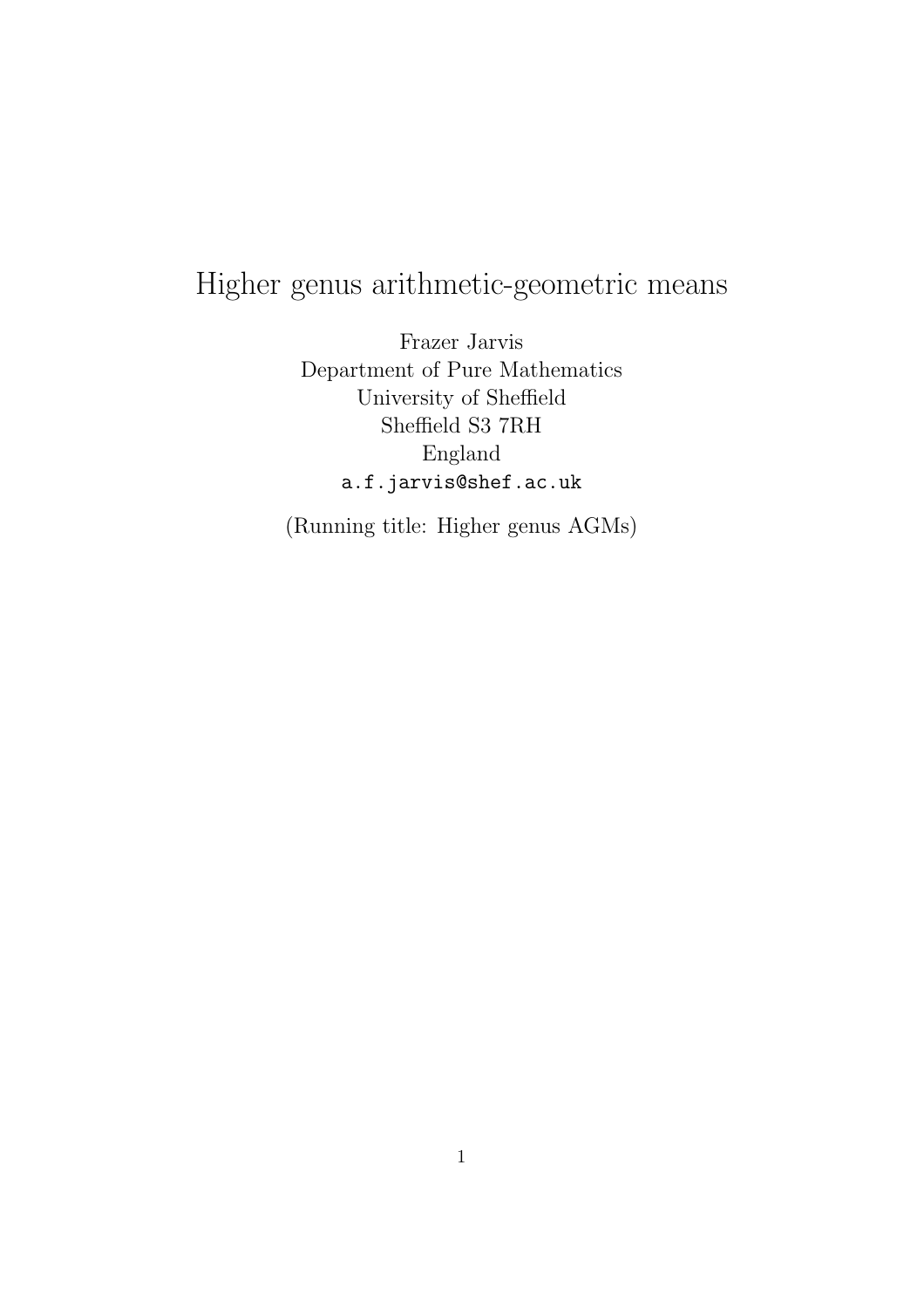#### Abstract

We suggest a notion of arithmetic-geometric mean (AGM) of four numbers, and relate the definition to duplication formulae for genus 2 theta functions, enabling us to give a generalisation of Gauss's work on the classical AGM, as described in [5].

Address: Department of Pure Mathematics, University of Sheffield, Sheffield S3 7RH, U.K.

Keywords: Arithmetic-geometric means, theta functions, Siegel modular forms

In this paper, we recall the notion of arithmetic-geometric mean (AGM), due to Gauss, and suggest a definition of an AGM of four numbers. According to [2], this definition was first used by Borchardt [1]. When the four numbers are real and positive, we prove several lemmas demonstrating that the behaviour of our AGM resembles that of the classical AGM. Just as for the classical AGM, however, there is some ambiguity in our definition, arising from the fact that there is no canonical square root at each step. In the classical case, Gauss was able to completely determine all possible limits of the AGM (see Theorem 1.3 below). This paper constitutes our first attempt to generalise Gauss's work to higher genus AGMs, and in the same way as Gauss (see [5]), we analyse the possible values that our 4-variable AGM can take, using the theory of theta functions in genus 2. Most of our analysis generalises to arbitrary genus, and we restrict attention to genus 2 largely for notational convenience.

## 1 Introduction: the AGM of Gauss

In this section we briefly review the theory of Gauss's AGM of two numbers. Suppose we are given two numbers,  $a$  and  $b$ . We can form the arithmetic mean  $A = \frac{a+b}{2}$  $\frac{1}{2}$  and the geometric mean  $B = (ab)^{\frac{1}{2}}$ . By the AM-GM inequality, if a and b are real and positive, then  $A \geq B$ .

Gauss suggested iterating this process. Set  $a_0 = a$  and  $b_0 = b$ , and define inductively sequences  $(a_n)$  and  $(b_n)$  as follows:

$$
a_{n+1} = \frac{a_n + b_n}{2}
$$
 and  $b_{n+1} = (a_n b_n)^{\frac{1}{2}}$ .

We refer the reader to [5] for complete details of this operation. Let us first remark that there is an ambiguity in this definition, arising from the choice of sign in the square root. This means that for all initial values, there are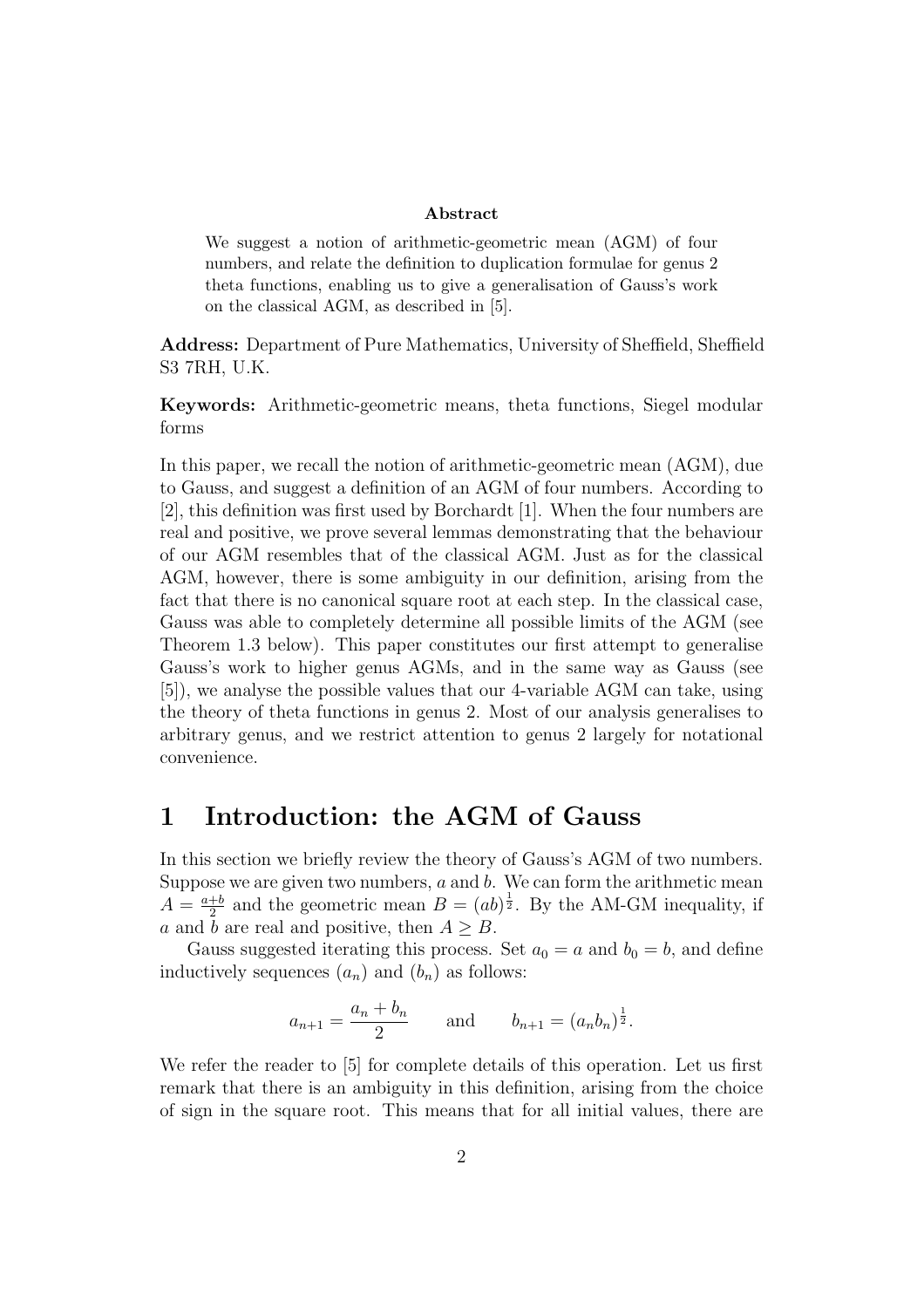an uncountable number of resulting sequences  $(a_n)$  and  $(b_n)$ . However, as is pointed out in [5], all of these possible sequences converge; for any choice of initial values, the two sequences  $(a_n)$  and  $(b_n)$  converge to a common limit whatever choices are made for  $b_n$  at every step, which we call a value of the multi-valued AGM function. Only countably many of these values are non-zero.

### 1.1 The real and positive case

Suppose that  $a_0 = a$  and  $b_0 = b$  are real and positive. Then we may choose the positive value of the square root at every stage of the algorithm, to obtain a 'canonical' value  $M(a, b)$  for the AGM, which is also real and positive. If  $a = b$ , then  $M(a, b) = a$ , so we assume a and b are different, and, without loss of generality, we suppose  $a > b$ . The arithmetic mean-geometric mean inequality implies that  $a_n > b_n$  for all n.

It seems to have already been known to Legendre, and was certainly known to Gauss, that this value  $M(a, b)$  is related to the value of a certain elliptic integral:

$$
\int_0^{\frac{\pi}{2}} \frac{d\theta}{\sqrt{a^2 \cos^2 \theta + b^2 \sin^2 \theta}} = \frac{\pi}{2M(a, b)}.
$$

One of the wonderful properties of the AGM is the speed at which the two sequences converge to the common limit; this enables one to perform extremely quick calculations of elliptic integrals. It is easy to prove that

$$
a_{n+1} - b_{n+1} < C(a_n - b_n)^2
$$

for some constant  $C$  depending on  $a$  and  $b$ , which gives quadratic convergence.

### 1.2 The complex case

If, however, the initial values  $a$  and  $b$  are arbitrary complex numbers, then there is no obvious canonical choice of the square root in the geometric mean. Nonetheless, Gauss was able to completely determine all possible values taken by the AGM: see [5] for a full proof of the theorem we state below.

In fact, there is a 'correct' choice of square root ([5], p.284):

**Definition 1.1** Suppose  $a, b \in \mathbb{C}^{\times}$ , and  $a \neq \pm b$ . Then a square root B of ab is the right choice if  $|A - B| \leq |A + B|$ , and, when  $|A - B| = |A + B|$ , we also have  $\text{Im}(B/A) > 0$ .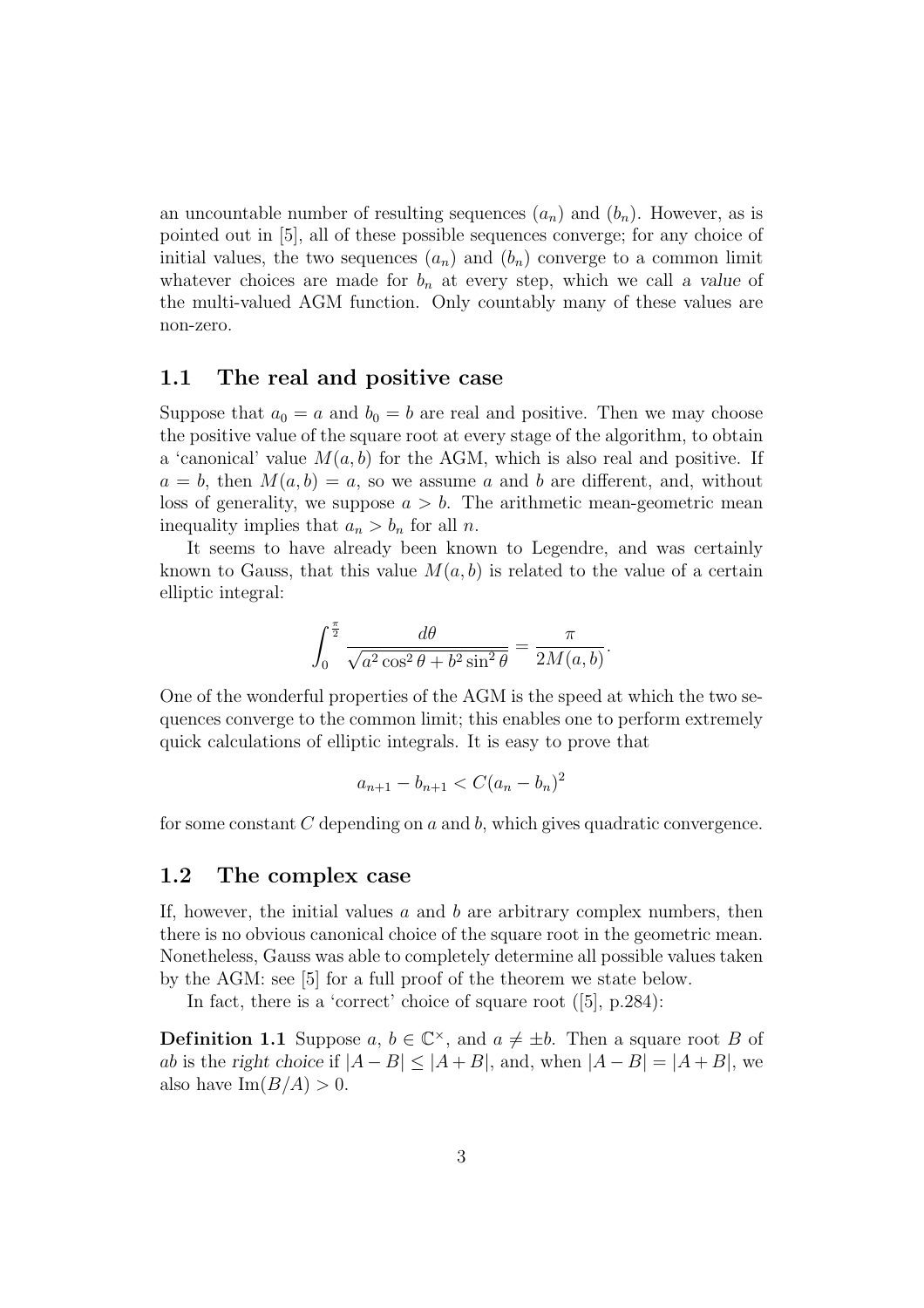(If a and b are positive and real, this definition coincides with the 'natural' choice of positive square root.) Using this, we can make the following definition  $([5], p.287)$ :

**Definition 1.2** The simplest value  $M(a, b)$  of the AGM is defined to be the value taken by the AGM if, at every stage, the right choice of square root is taken.

(Thus this coincides with the previous definition of  $M(a, b)$  when a and b are positive and real.) We now state the theorem, due to Gauss ([5], Theorem 2.2):

**Theorem 1.3** Suppose a,  $b \in \mathbb{C}^\times$  satisfy  $a \neq \pm b$  and  $|a| \geq |b|$ . Then  $\mu$  is a value of the AGM of a and b if and only if there exist coprime integers  $c \equiv 0 \pmod{4}$  and  $d \equiv 1 \pmod{4}$  such that

$$
\frac{1}{\mu} = \frac{d}{M(a,b)} + \frac{ic}{M(a+b, a-b)}.
$$

### 2 A four variable AGM

### 2.1 The definition

In the proof of Gauss's Theorem, much use is made of duplication formulae for theta functions. Motivated by the corresponding formulae for (Siegel) theta functions in genus 2 (see below), we propose the following definition:

**Definition 2.1** Let  $a, b, c$  and  $d$  be given, and define

$$
A = \frac{1}{4}(a+b+c+d),
$$
  
\n
$$
B = \frac{1}{2}(\sqrt{ab} + \sqrt{cd}),
$$
  
\n
$$
C = \frac{1}{2}(\sqrt{ac} + \sqrt{bd}),
$$
  
\n
$$
D = \frac{1}{2}(\sqrt{ad} + \sqrt{bc}).
$$

Although there appear to be six choices of signs in the square root at every Atthough there appear to be six choices of signs in the square root at every step, these are not independent; all are determined by the four choices  $\sqrt{a}$ , ep, these are n<br> $\overline{b}$ ,  $\sqrt{c}$  and  $\sqrt{d}$ .

Note also that a permutation of  $a, b, c$  and  $d$  fixes  $A$  and permutes  $B$ , C and D, giving a morphism  $S_4 \longrightarrow S_3$ ; the kernel of this morphism is the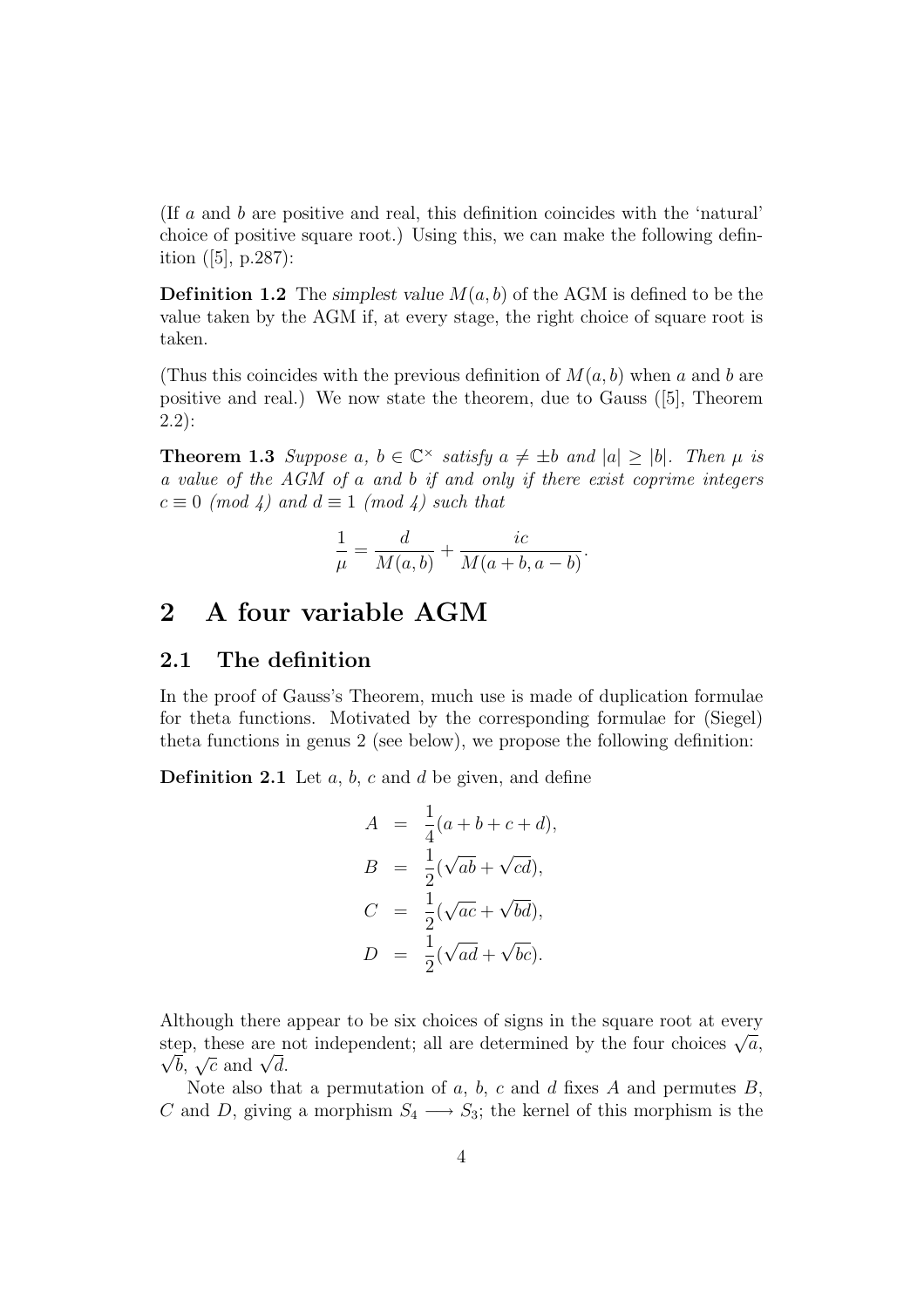Klein 4-group, and indeed any double transposition of a, b, c and d leaves A, B, C and D fixed.

In the same way as above, we may iterate this process to find uncoutably many sequences  $(a_n)$ ,  $(b_n)$ ,  $(c_n)$  and  $(d_n)$ . Exactly as in [5], we may ask which values may occur as the limits of these sequences. The same methods which Gauss used to solve the corresponding problem for the 2-variable AGM (Theorem 1.3) also work in the 4-variable case, as we explain below. The relation with Richelot's theory of abelian integrals (see [10]) may form the subject of future work.

As in the 2-variable AGM, we will treat the cases where all variables are real and positive first, just to indicate some of the basic properties of the function.

### 2.2 The real and positive case

We suppose  $a, b, c$  and d are real and positive. In this case, we suppose that all square roots are taken to be positive.

#### 2.2.1 Easy lemmas

**Lemma 2.2** Suppose  $a > b > c > d$ . Then  $A > B > C > D$ .

**Proof.** Firstly, note that the classical AM-GM inequality implies that  $A >$ B. Also,

$$
B - C = \frac{1}{2}(\sqrt{b} - \sqrt{c})(\sqrt{a} - \sqrt{d}),
$$
  
\n
$$
B - D = \frac{1}{2}(\sqrt{b} - \sqrt{d})(\sqrt{a} - \sqrt{c}),
$$
  
\n
$$
C - D = \frac{1}{2}(\sqrt{c} - \sqrt{d})(\sqrt{a} - \sqrt{b}),
$$

so that if  $a > b > c > d$ , it follows that  $A > B > C > D$ .

In a similar way, we can read off precisely what conditions on  $a, b, c$  and d imply that two of  $A, B, C$  and  $D$  are equal.

We now iterate the process, to find sequences  $(a_n)$ ,  $(b_n)$ ,  $(c_n)$  and  $(d_n)$ .

**Lemma 2.3** The sequences  $(a_n)$ ,  $(b_n)$ ,  $(c_n)$  and  $(d_n)$  have a common limit,  $M(a, b, c, d)$ , and convergence is quadratic.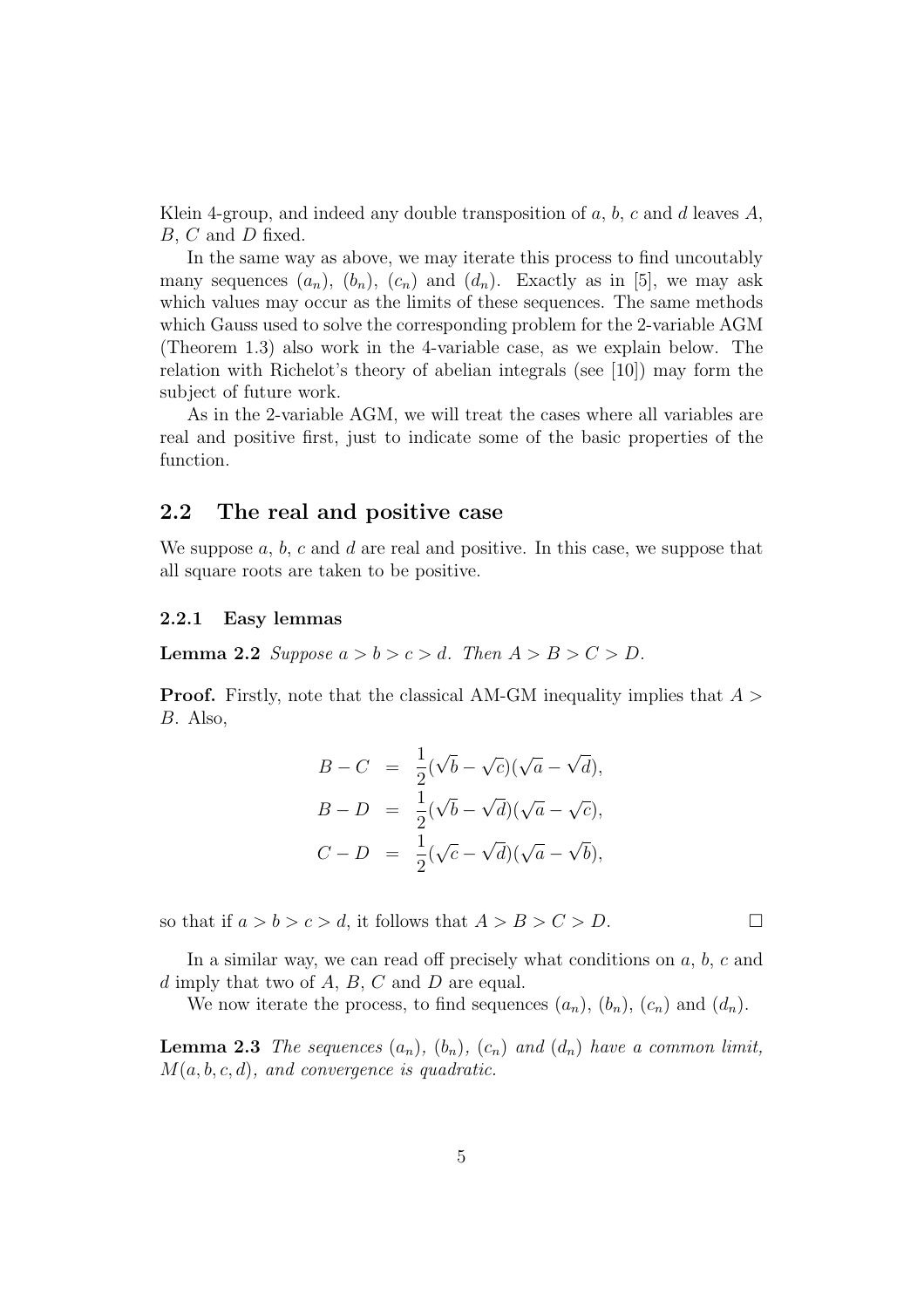**Proof.** Note that the sequence  $(a_n)$  (resp.  $(d_n)$ ) is monotonically decreasing (resp. increasing), and is bounded below (resp. above) by  $d_0$  (resp.  $a_0$ ). Both these sequences therefore converge.

As both sequences  $(a_n)$  and  $(d_n)$  converge, we see from the definition As both sequences  $(a_n)$  and  $(a_n)$  converge, we see from the definition<br>of  $a_{n+1}$  and  $d_{n+1}$  that the sequences  $(b_n + c_n)$  and  $(\sqrt{b_n c_n})$  converge. But or  $a_{n+1}$  and  $a_{n+1}$  that the sequences  $(b_n + c_n)$  and  $(\sqrt{b_n})$  converge. But now it follows easily that the sequences  $(\sqrt{b_n})$  and  $(\sqrt{c_n})$ , and therefore the sequences  $(b_n)$  and  $(c_n)$ , converge. Suppose the limits of the sequences  $(a_n)$ ,  $(b_n)$ ,  $(c_n)$  and  $(d_n)$  are  $\alpha$ ,  $\beta$ ,  $\gamma$  and  $\delta$ . Certainly  $\alpha \geq \beta \geq \gamma \geq \delta$ . Then, from the definition of  $a_{n+1}$ , we see that  $\alpha = \frac{1}{4}$  $\frac{1}{4}[\alpha + \beta + \gamma + \delta]$ , so that  $\alpha = \beta = \gamma = \delta$ . To deduce quadratic convergence, note:

$$
a_{n+1} - d_{n+1} = \frac{1}{4} [(\sqrt{a_n} - \sqrt{d_n})^2 + (\sqrt{b_n} - \sqrt{c_n})^2]
$$
  
\n
$$
\leq \frac{1}{2} (\sqrt{a_n} - \sqrt{d_n})^2
$$
  
\n
$$
= \frac{1}{2} \left[ \frac{a_n - d_n}{\sqrt{a_n} + \sqrt{d_n}} \right]^2
$$
  
\n
$$
\leq \frac{1}{2} \left[ \frac{a_n - d_n}{2\sqrt{d_0}} \right]^2
$$
  
\n
$$
= \frac{1}{8d_0} (a_n - d_n)^2.
$$

It follows that there is a constant C such that  $a_{n+1} - d_{n+1} \leq C(a_n - d_n)^2$ , so all four sequences converge quadratically to the common limit  $M(a, b, c, d)$ .  $\Box$ 

Note that  $M(a, a, a, a) = a$  and  $M(\lambda a, \lambda b, \lambda c, \lambda d) = \lambda M(a, b, c, d)$ .

#### 2.2.2 The inverse map

We sketch the easy verification that, given a quadruple  $\{A, B, C, D\}$  with  $A > B > C > D$ , there exist, in general, two possible preimages  $\{a, b, c, d\}$ with  $a > b > c > d$  under a single step of the algorithm. This is reflected in the observation that the Richelot isogeny ([8], [10]) between two hyperelliptic curves of genus 2 is derived from a 2-2 correspondence—see [3] for more details.

Observe that

$$
A + B = \frac{1}{4} [(\sqrt{a} + \sqrt{b})^2 + (\sqrt{c} + \sqrt{d})^2],
$$
  

$$
C + D = \frac{1}{2} [(\sqrt{a} + \sqrt{b})(\sqrt{c} + \sqrt{d})].
$$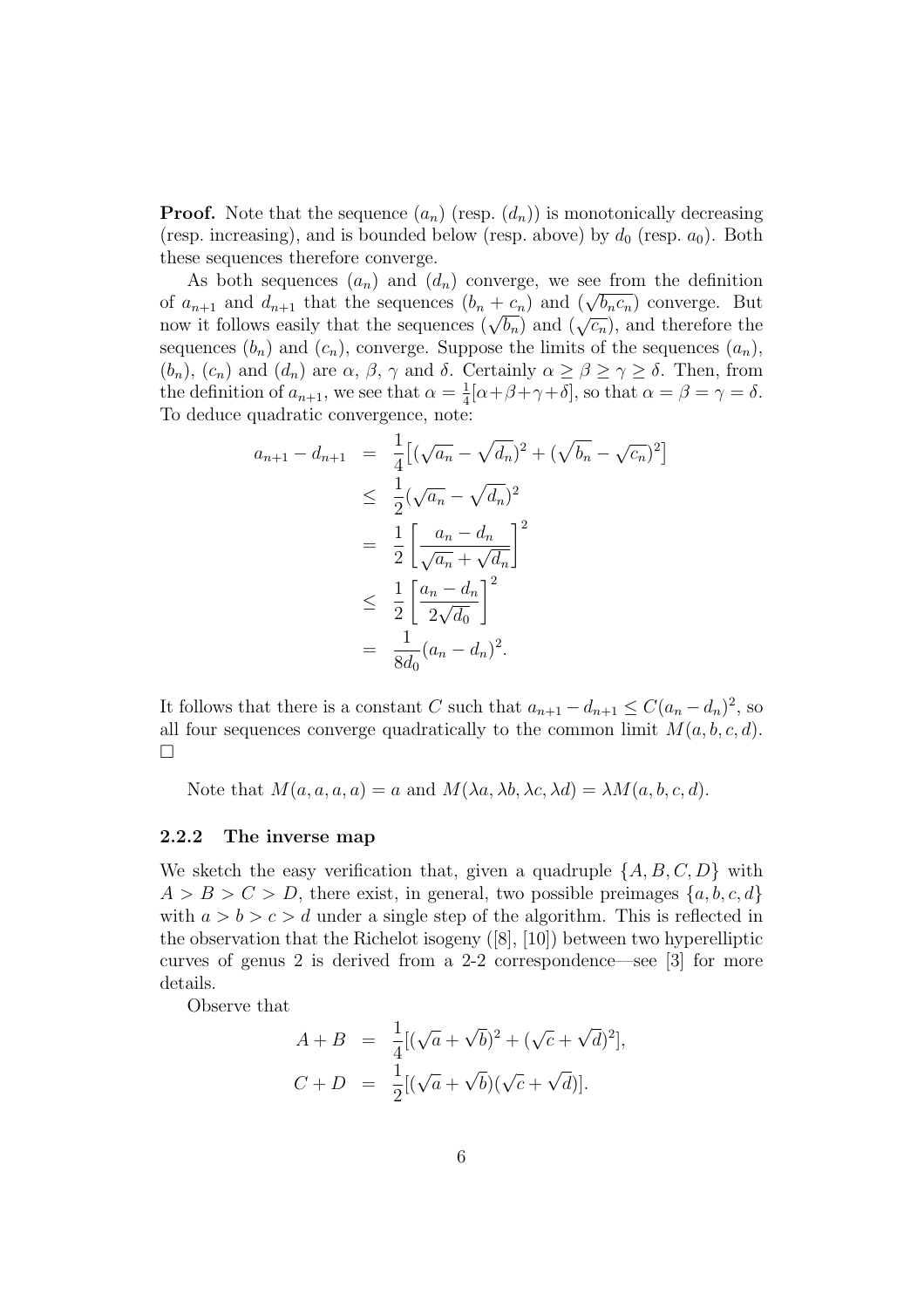It follows that

$$
\sqrt{a} + \sqrt{b} = \sqrt{A+B+C+D} + \sqrt{A+B-C-D},
$$
  

$$
\sqrt{c} + \sqrt{d} = \sqrt{A+B+C+D} - \sqrt{A+B-C-D}.
$$

as certainly  $\sqrt{c}$  +  $\sqrt{d} < \sqrt{a}$  + √ b.

In the same way,

$$
A - B = \frac{1}{4} [(\sqrt{a} - \sqrt{b})^2 + (\sqrt{c} - \sqrt{d})^2],
$$
  
\n
$$
C - D = \frac{1}{2} [(\sqrt{a} - \sqrt{b})(\sqrt{c} - \sqrt{d})].
$$

(Note that  $A - B \ge C - D$  by the AM-GM inequality.) It follows that

$$
\begin{aligned} & \{ \sqrt{a} - \sqrt{b}, \sqrt{c} - \sqrt{d} \} \\ &= \{ \sqrt{A - B + C - D} + \sqrt{A - B - C + D}, \sqrt{A - B + C - D} - \sqrt{A - B - C + D} \} \end{aligned}
$$

and so there are two possibilities, depending whether  $\sqrt{a}$  – √ ities, depending whether  $\sqrt{a} - \sqrt{b}$  is to be taken and so there are two possibilities<br>larger or smaller than  $\sqrt{c} - \sqrt{d}$ .

This concludes the proof that our 4-variable AGM is a 2-to-1 map, at least when restricted to positive real numbers.

### 3 Theta functions and the AGM

As is noted in [3] and in [5], Gauss's 2-variable AGM has strong connections with the classical theta functions. Our definition of a 4-variable AGM was in turn motivated by the duplication formulae for theta functions in genus 2. In this section, however, we will work in arbitrary genus, and will later restrict to genus 2 largely for notational reasons. We use the standard notation for Siegel modular forms of genus  $g$ ;  $\mathbb{H}_q$  will denote the Siegel upper-half space of genus g.

### 3.1 Theta functions

Next, we recall the definition of certain theta functions in genus g. Let  $\mathbf{a}, \mathbf{b} \in (\frac{1}{2})$  $\frac{1}{2}\mathbb{Z}/\mathbb{Z}$ , and define

$$
\theta\left[\begin{array}{c} \mathbf{a} \\ \mathbf{b} \end{array}\right](\Omega) = \sum_{\mathbf{n}\in\mathbb{Z}^g} \exp(\pi i^t(\mathbf{n}+\mathbf{a})\Omega(\mathbf{n}+\mathbf{a}) + 2\pi i^t(\mathbf{n}+\mathbf{a})\mathbf{b}).
$$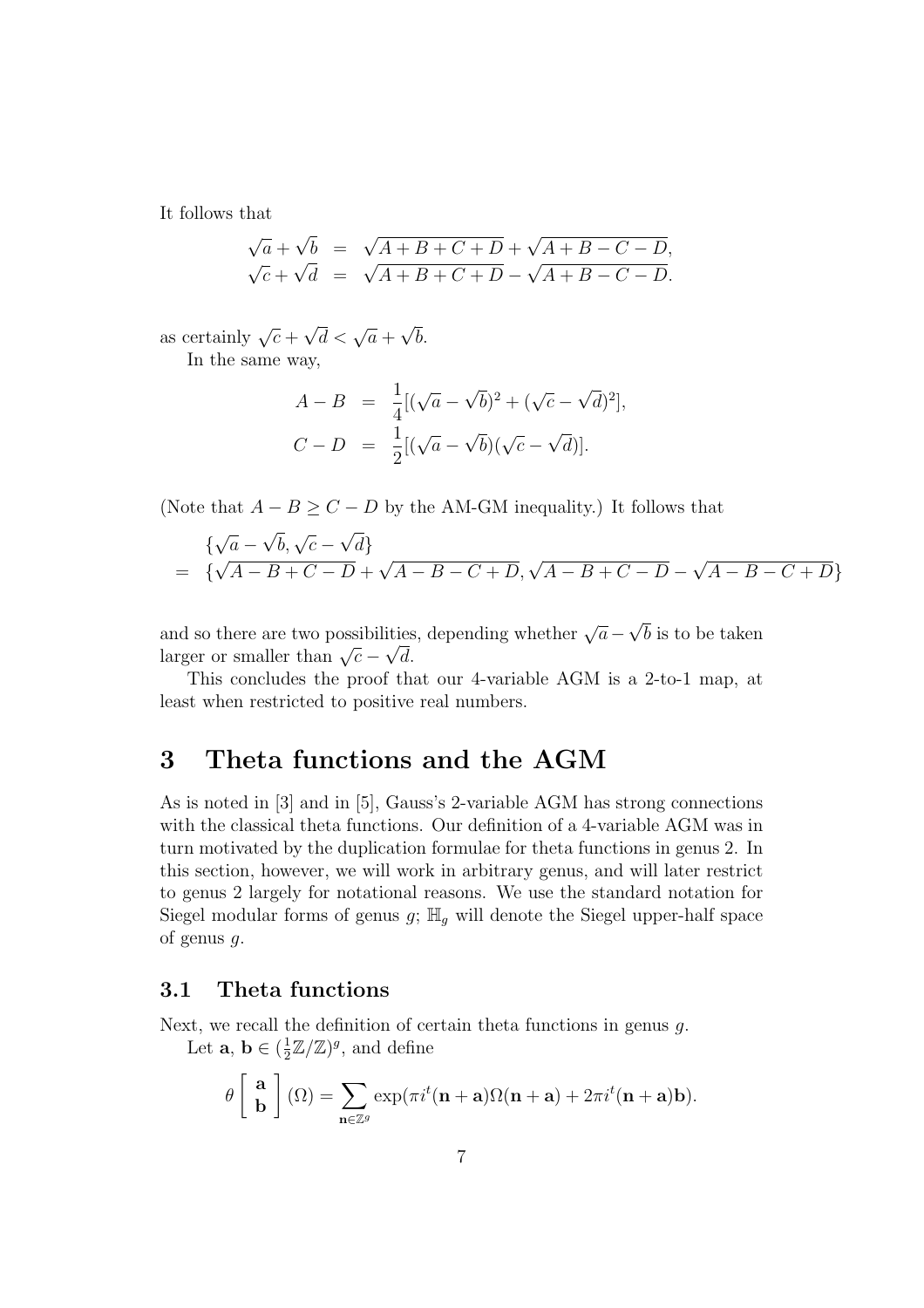We will be particularly concerned with those theta series where  $a = 0$ . For simplicity, if **b**  $\in$   $(\frac{1}{2})$  $\frac{1}{2}\mathbb{Z}/\mathbb{Z}$ , we write

$$
\theta_{\mathbf{b}} = \theta \left[ \begin{array}{c} 0 \\ \mathbf{b} \end{array} \right].
$$

Theta series are examples of Siegel modular forms of weight  $\frac{1}{2}$  (see [9], p.189).

Our purpose is slightly different: we study the collection of theta functions, and show that they embed certain quotients of  $\mathbb{H}_g$  into projective space.

Let  $\mathbf{b}_0 = 0, \mathbf{b}_1, \ldots, \mathbf{b}_{2^g-1}$  be some enumeration of the vectors in  $(\frac{1}{2}\mathbb{Z}/\mathbb{Z})^g$ .

**Definition 3.1** For  $\Omega \in \mathbb{H}_g$ , and  $n \geq 1$ , define the function  $\Theta^{(n)}(\Omega)$  by

$$
\Theta^{(n)}(\Omega) = [\theta_{\mathbf{b}_0}^n(\Omega) : \theta_{\mathbf{b}_1}^n(\Omega) : \cdots : \theta_{\mathbf{b}_{2^g-1}}^n(\Omega)] \in \mathbb{P}^{2^g-1}(\mathbb{C}).
$$

Note that as the functions  $\theta_{\mathbf{b}}$  do not vanish simultaneously on  $\mathbb{H}_g$ , this function does indeed take values in  $\mathbb{P}^{2g-1}(\mathbb{C})$  (see also [6]).

**Definition 3.2** We define  $\Gamma^{(n)}$  to be the group

$$
\{\gamma \in \text{Sp}_{2g}(\mathbb{Z}) | \Theta^{(n)}(\gamma \Omega) = \Theta^{(n)}(\Omega) \text{ for all } \Omega \in \mathbb{H}_g\}.
$$

Thus  $\Theta^{(n)} : \Gamma^{(n)} \backslash \mathbb{H}_g \hookrightarrow \mathbb{P}^{2g-1}(\mathbb{C}).$ 

We first record the following special case of [9], p.190.

Corollary 3.3

$$
\theta \begin{bmatrix} -C\mathbf{b} \\ A\mathbf{b} \end{bmatrix} \left( \begin{pmatrix} A & B \\ C & D \end{pmatrix} \Omega \right) =
$$
  

$$
\zeta. \det(C\Omega + D)^{\frac{1}{2}} \exp(-\pi i^t \mathbf{b}^t AC\mathbf{b}) \theta \begin{bmatrix} 0 \\ \mathbf{b} \end{bmatrix} (\Omega)
$$

for  $\Omega \in \mathbb{H}_g$  and  $\Big($ A B  $\begin{pmatrix} A & B \\ C & D \end{pmatrix} \in \Gamma_{1,2}$ , the group of integral symplectic  $2g \times 2g$ . matrices such that  $diag({}^tAC)$  and  $diag({}^tBD)$  are even.

We first explicitly compute the groups  $\Gamma^{(i)}$  in the cases  $i = 1, 2$ .

Theorem 3.4 We have: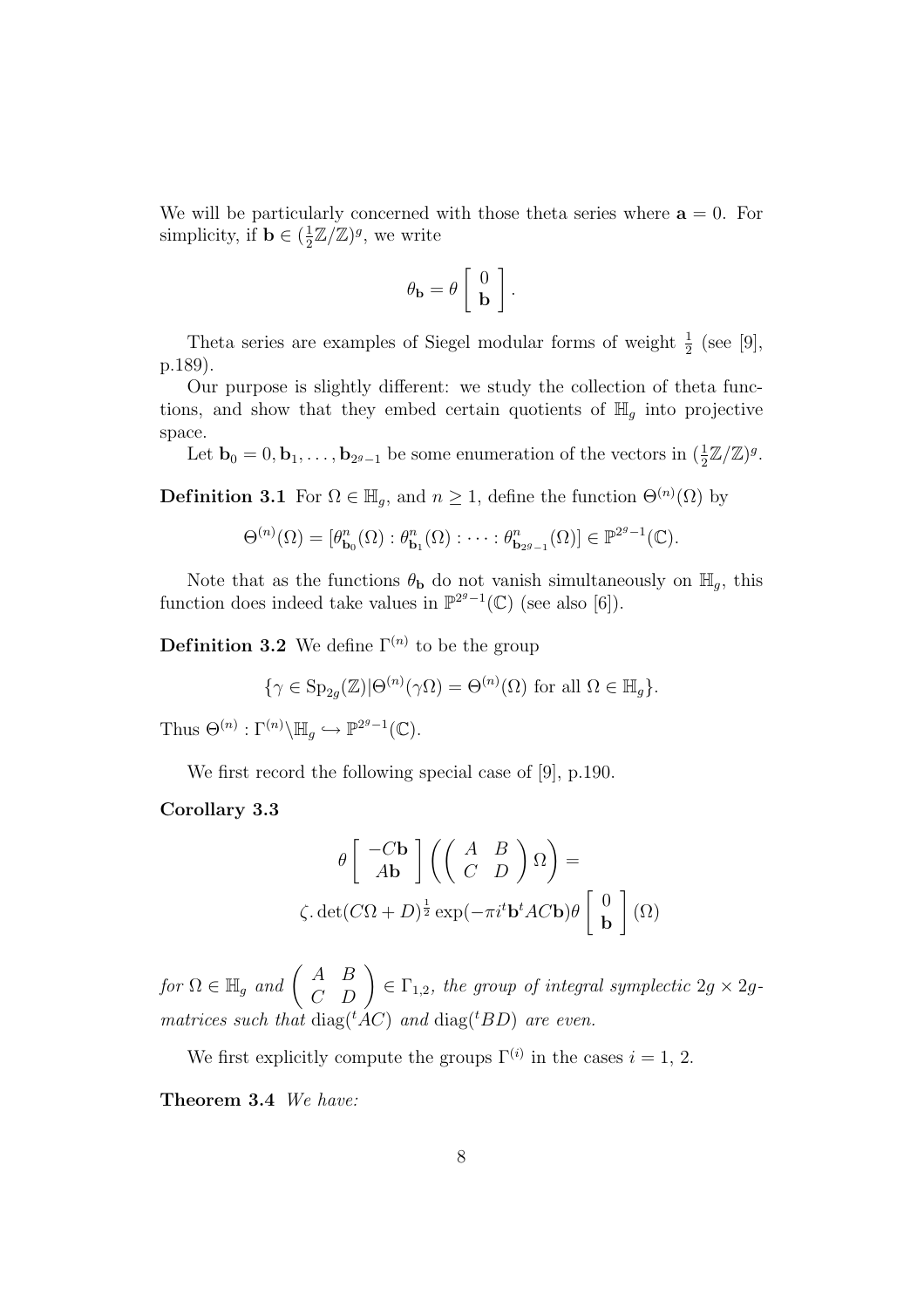1. 
$$
\Gamma^{(1)} = \left\{ \begin{pmatrix} A & B \\ C & D \end{pmatrix} \in \text{Sp}_{2g}(\mathbb{Z}) \middle| \begin{array}{l} A \equiv D \equiv I_g \pmod{2}, C \equiv 0 \pmod{4} \\ \text{diag}(B) \text{ is even, } \text{diag}(C) \equiv 0 \pmod{8} \end{array} \right\}.
$$
  
2. 
$$
\Gamma^{(2)} = \left\{ \begin{pmatrix} A & B \\ C & D \end{pmatrix} \in \text{Sp}_{2g}(\mathbb{Z}) \middle| \begin{array}{l} A \equiv D \equiv I_g \pmod{2}, C \equiv 0 \pmod{2} \\ \text{diag}(B) \text{ is even, } \text{diag}(C) \equiv 0 \pmod{4} \end{array} \right\}.
$$

**Proof.** In order that each theta function  $\theta_{\bf{b}}$  should be preserved by the **Proof.** In order t<br>action of  $\begin{pmatrix} A & B \\ C & D \end{pmatrix}$ rder that each theta function  $\theta_{\bf b}$  should be preserved by the <br>  $\begin{pmatrix} A & B \\ C & D \end{pmatrix}$ , rather than sent to a theta function with different characteristics, we require from Corollary 3.3 that, for all b,

- $C\mathbf{b} \in \mathbb{Z}^g$ ,
- $(A I_g)$ **b**  $\in \mathbb{Z}^g$ ,

which imply that  $C \equiv 0 \pmod{2}$  and  $A \equiv I_g \pmod{2}$ . As  $\left( \begin{array}{c} 1 \end{array} \right)$ A B  $\begin{pmatrix} A & B \\ C & D \end{pmatrix} \in$  $\text{Sp}_{2g}(\mathbb{Z})$ , we also deduce that  $D \equiv I_g \pmod{2}$ .

Then each group  $\Gamma^{(n)}$  is contained in the group

$$
\left\{ \begin{pmatrix} A & B \\ C & D \end{pmatrix} \in \text{Sp}_{2g}(\mathbb{Z}) \middle| \begin{array}{c} A \equiv D \equiv I_g \pmod{2}, C \equiv 0 \pmod{2} \\ \text{diag}(B) \text{ is even} \end{array} \right\}.
$$

We just do the case  $n = 2$  which will be most important for us. The case  $n=1$  is similar. Then a matrix  $\gamma = \begin{pmatrix} A & B \\ C & D \end{pmatrix}$ The most important for us. The case<br>  $\begin{pmatrix} A & B \\ C & D \end{pmatrix} \in \Gamma^{(2)}$  if and only if there is a constant  $\alpha$  such that, for each **b**,

$$
\theta_{\mathbf{b}}^2(\gamma\Omega) = \alpha \theta_{\mathbf{b}}^2(\Omega)
$$

for all  $\Omega$ . By considering **b** = 0, we see that  $\alpha = \zeta^2$  det( $C\Omega + D$ ). It follows that, in order that this constant be the same for all b, we need

$$
\exp(-2\pi i^t \mathbf{b}^t A C \mathbf{b}) = 1
$$

for all **b**. This is equivalent to the condition that <sup>t</sup>**b**<sup>t</sup> $AC$ **b**  $\in \mathbb{Z}$  for all **b**. Equivalently, we require that  ${}^t\mathbf{x}^t A C \mathbf{x} \in 4\mathbb{Z}$  for all  $\mathbf{x} \in \mathbb{Z}^g$ . This is equivalent to the pair of conditions:

- ${}^tAC \equiv 0 \pmod{2}$ ,
- diag( ${}^tAC$ )  $\equiv$  0 (mod 4).

As  $A \equiv I_g \pmod{2}$ , the first condition is automatic, and then the second is equivalent to diag( $C \equiv 0 \pmod{4}$ , as required.  $\Box$ 

(Note that none of the groups  $\Gamma^{(n)}$  act freely on  $\mathbb{H}_q$ , as all of them contain  $-I_{2q}$ .)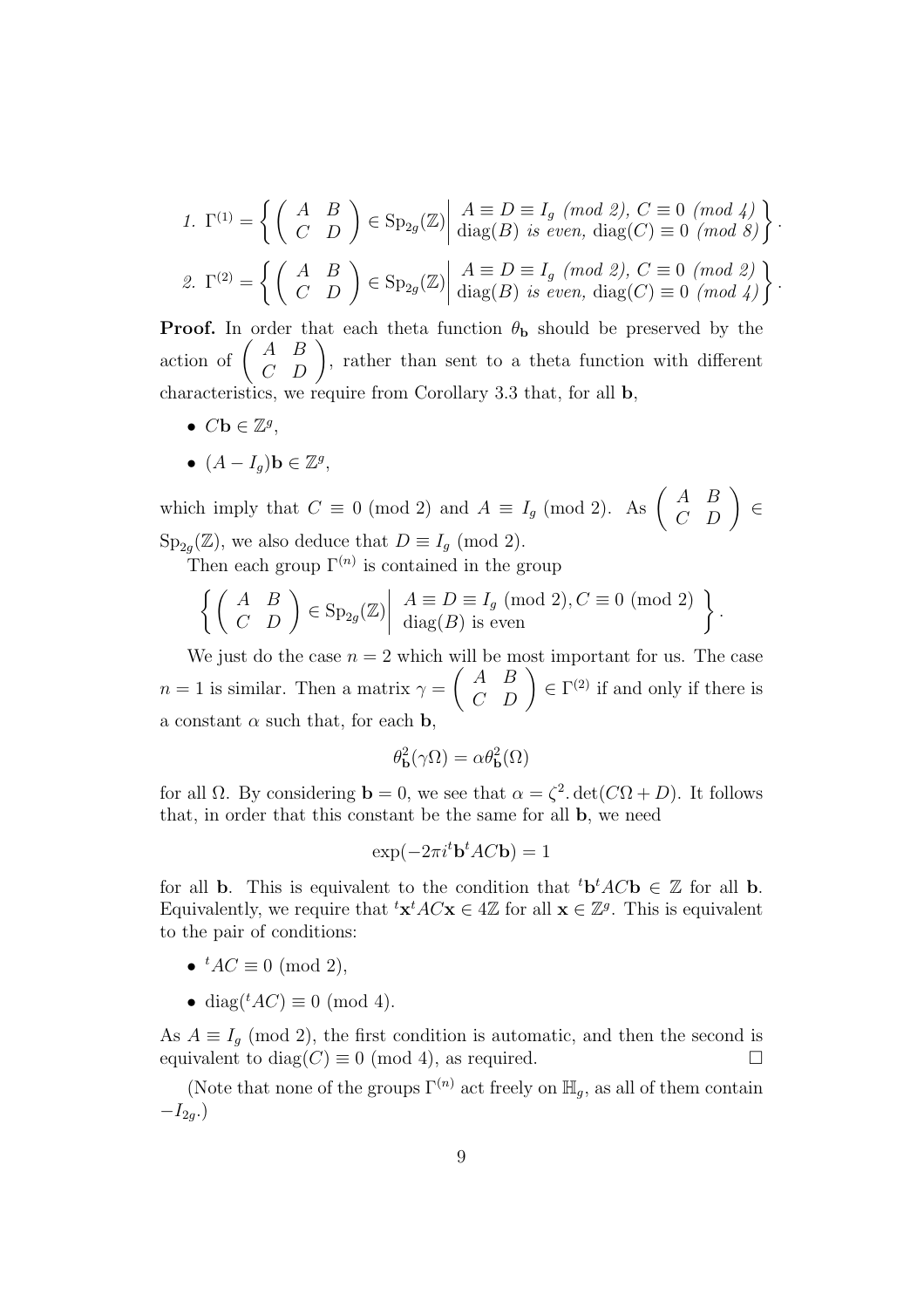**Definition 3.5** Define the following subset of  $\mathbb{H}_q$ :

$$
\mathcal{F}^{(2)} = \left\{ \Omega \in \mathbb{H}_g \, \middle| \, |\det(C\Omega + D)| \ge 1 \text{ for all } \left( \begin{array}{cc} A & B \\ C & D \end{array} \right) \in \Gamma^{(2)} \right\}.
$$

Note that every point of  $\mathbb{H}_g$  may be mapped to some point in  $\mathcal{F}^{(2)}$  under the action of  $\Gamma^{(2)}$ . Indeed,  $\mathcal{F}^{(2)}$  contains infinitely many copies of fundamental domains for  $\Gamma^{(2)}$  in  $\mathbb{H}_g$ .  $\mathbf{r}$ 

The matrix  $\begin{pmatrix} \sqrt{2}I_g & 0 \\ 0 & 1 \end{pmatrix}$  $0 \frac{1}{\sqrt{2}}$  $\frac{1}{2}I_g$  $\in$  Sp<sub>2g</sub>( $\mathbb{R}$ ), so that  $\gamma\Omega = 2\Omega$ , then composition of the map  $\Theta^{(1)}$  with the isomorphism

$$
\alpha : \Gamma \backslash \mathbb{H}_g \quad \xrightarrow{\sim} \quad \gamma \Gamma \gamma^{-1} \backslash \mathbb{H}_g
$$

$$
\Omega \quad \mapsto \quad 2\Omega
$$

induces the following embedding:

$$
\Theta^{(1)} \circ \alpha : \Gamma_{2,4} \backslash \mathbb{H}_g \hookrightarrow \mathbb{P}^{2^g - 1}(\mathbb{C})
$$

where

$$
\Gamma_{2,4} = \left\{ \begin{pmatrix} A & B \\ C & D \end{pmatrix} \in \Gamma(2) \middle| \text{diag}(B) \equiv \text{diag}(C) \equiv 0 \pmod{4} \right\},\
$$

and  $\Gamma(2)$  denotes the principal congruence subgroup of level 2 in  $\text{Sp}_{2g}(\mathbb{Z})$ (this gives an explicit verification of [6], p.181, where the composition of  $\Theta^{(1)}$ and  $\alpha$  is the map denoted Th<sup>(2)</sup>).

### 3.2 Duplication formulae

Now we fix  $g = 2$ . However, similar results exist for higher genus Siegel theta functions.

Let  $\Omega \in \mathbb{H}_g$ . We define, for  $(n_1, n_2) \in \mathbb{Z}^2$ ,

$$
q_{\Omega}\left(\begin{array}{c}n_1\\n_2\end{array}\right)=\exp(\pi i(n_1\ n_2)\Omega\left(\begin{array}{c}n_1\\n_2\end{array}\right)).
$$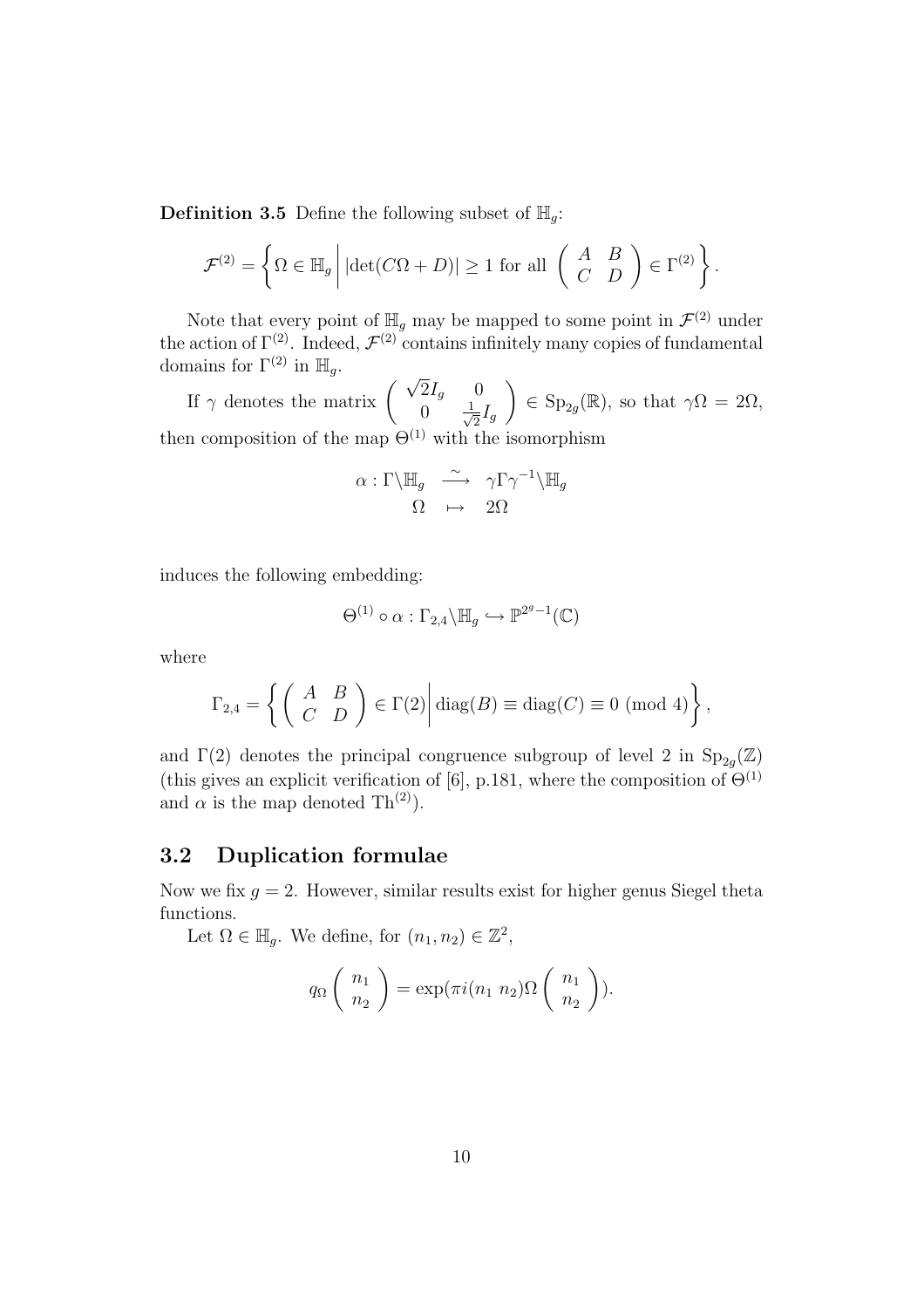We define the following theta functions:

$$
\theta_{00}(\Omega) = \sum_{\binom{n_1}{n_2}\in\mathbb{Z}^2} q_{\Omega} \binom{n_1}{n_2},
$$
  
\n
$$
\theta_{01}(\Omega) = \sum_{\binom{n_1}{n_2}\in\mathbb{Z}^2} (-1)^{n_2} q_{\Omega} \binom{n_1}{n_2},
$$
  
\n
$$
\theta_{10}(\Omega) = \sum_{\binom{n_1}{n_2}\in\mathbb{Z}^2} (-1)^{n_1} q_{\Omega} \binom{n_1}{n_2},
$$
  
\n
$$
\theta_{11}(\Omega) = \sum_{\binom{n_1}{n_2}\in\mathbb{Z}^2} (-1)^{n_1+n_2} q_{\Omega} \binom{n_1}{n_2}.
$$

In the notation of the previous section, these are  $\theta_{(0,0)}$ ,  $\theta_{(0,\frac{1}{2})}$ ,  $\theta_{(\frac{1}{2},0)}$  and  $\theta_{(\frac{1}{2},\frac{1}{2})}$ respectively.

**Definition 3.6** For  $\Omega \in \mathbb{H}_2$ , and  $n \geq 1$ , define the function  $\Theta^{(n)}(\Omega)$  by

$$
\Theta^{(2)}(\Omega) = [\theta_{00}^2(\Omega) : \theta_{01}^2(\Omega) : \theta_{10}^2(\Omega) : \theta_{11}^2(\Omega)] \in \mathbb{P}^3(\mathbb{C}).
$$

We first state the duplication formulae, which motivated our definition of the 4-variable AGM.

**Theorem 3.7** Let  $\Omega \in \mathbb{H}_2$ . Then we have the following duplication formulae:

$$
\begin{array}{rcl}\n\Omega_{00}(2\Omega)^2 &=& \frac{1}{4} [\theta_{00}(\Omega)^2 + \theta_{01}(\Omega)^2 + \theta_{10}(\Omega)^2 + \theta_{11}(\Omega)^2], \\
\Omega_{01}(2\Omega)^2 &=& \frac{1}{2} [\theta_{00}(\Omega)\theta_{01}(\Omega) + \theta_{10}(\Omega)\theta_{11}(\Omega)], \\
\Omega_{10}(2\Omega)^2 &=& \frac{1}{2} [\theta_{00}(\Omega)\theta_{10}(\Omega) + \theta_{01}(\Omega)\theta_{11}(\Omega)], \\
\Omega_{11}(2\Omega)^2 &=& \frac{1}{2} [\theta_{00}(\Omega)\theta_{11}(\Omega) + \theta_{01}(\Omega)\theta_{10}(\Omega)].\n\end{array}
$$

Proof. Note that

 $t(n+m)\Omega(n+m) + t(n-m)\Omega(n-m) = 2(t^n n\Omega n + t^m\Omega m).$ 

It follows that

$$
q_{\Omega}(\mathbf{n}+\mathbf{m}).q_{\Omega}(\mathbf{n}-\mathbf{m})=q_{2\Omega}(\mathbf{n})q_{2\Omega}(\mathbf{m}).
$$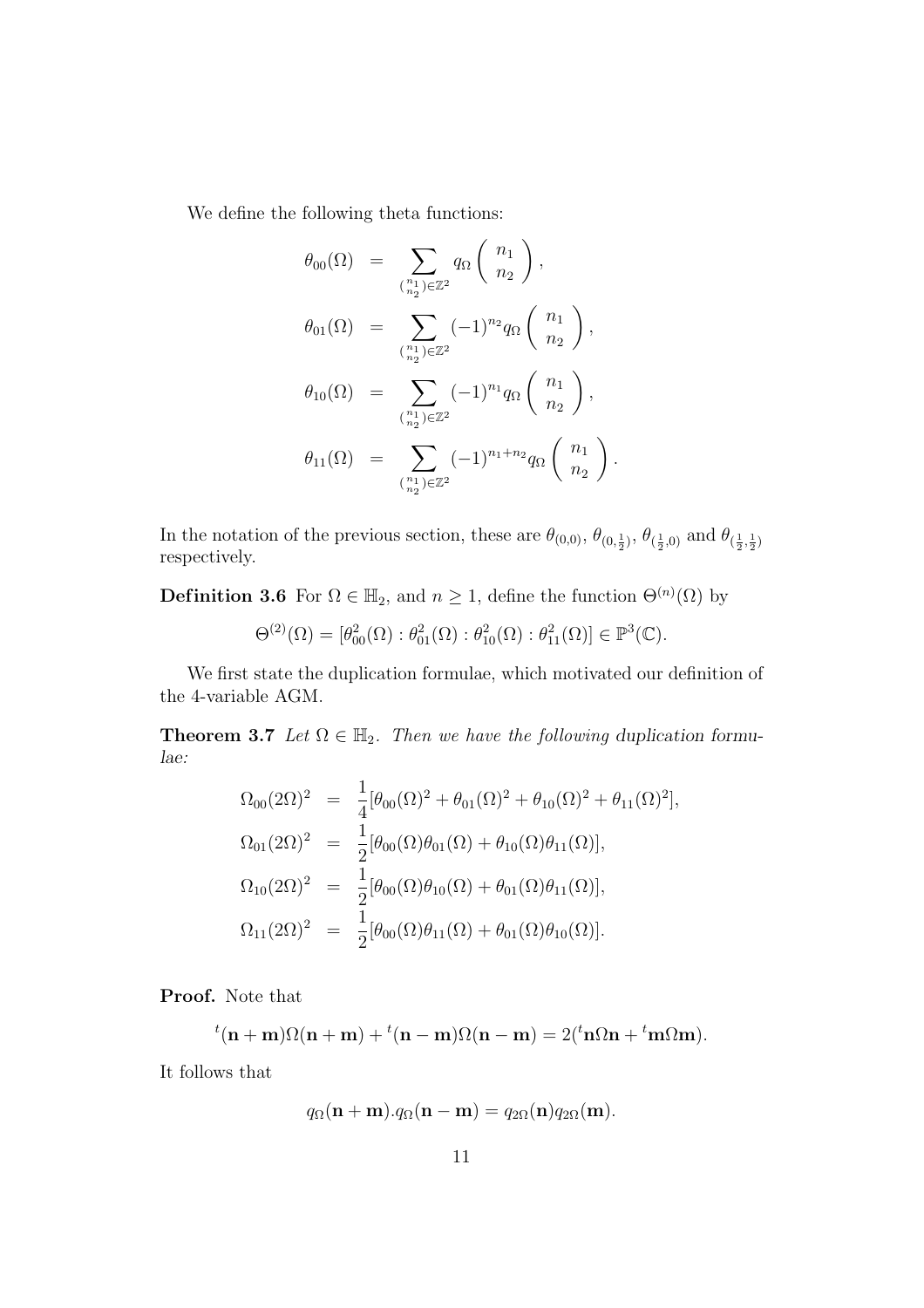Then

$$
\theta_{00}(\Omega)^{2} + \theta_{01}(\Omega)^{2} + \theta_{10}(\Omega)^{2} + \theta_{11}(\Omega)^{2}
$$
\n
$$
= \sum_{\mathbf{m}\in\mathbb{Z}^{2}} \sum_{\mathbf{n}\in\mathbb{Z}^{2}} q_{\Omega}(\mathbf{m}) q_{\Omega}(\mathbf{n}) [1 + (-1)^{m_{2}+n_{2}} + (-1)^{m_{1}+n_{1}} + (-1)^{m_{1}+m_{2}+n_{1}+n_{2}}]
$$
\n
$$
= 4 \sum_{\mathbf{m}\in\mathbb{Z}^{2}} \sum_{\mathbf{n}\in\mathbb{Z}^{2}} q_{\Omega}(\mathbf{m}) q_{\Omega}(\mathbf{n})
$$
\n
$$
= 4 \sum_{\mathbf{m}'\in\mathbb{Z}^{2}} \sum_{\mathbf{n}'\in\mathbb{Z}^{2}} q_{\Omega}(\mathbf{m}' + \mathbf{n}') q_{\Omega}(\mathbf{m}' - \mathbf{n}')
$$
\n
$$
= 4 \sum_{\mathbf{m}'\in\mathbb{Z}^{2}} \sum_{\mathbf{n}'\in\mathbb{Z}^{2}} q_{2\Omega}(\mathbf{m}') q_{2\Omega}(\mathbf{n}')
$$
\n
$$
= 4 \theta_{00}(2\Omega)^{2}.
$$

The remaining relations are similar.  $\Box$ 

The duplication formulae are, of course, special cases of more general addition formulae for theta functions.

Corollary 3.8 The set

$$
\{\theta_{00}(2\Omega)^2, \theta_{01}(2\Omega)^2, \theta_{10}(2\Omega)^2, \theta_{11}(2\Omega)^2\}
$$

may be derived from the set

$$
\{\theta_{00}(\Omega)^2, \theta_{01}(\Omega)^2, \theta_{10}(\Omega)^2, \theta_{11}(\Omega)^2\}
$$

by applying the AGM process.

**Proof.** This is clear from the duplication formulae.  $\Box$ 

So doubling of the period matrix  $\Omega \in \mathbb{H}_2$  corresponds to a possible application of the AGM.

As an immediate corollary, we have the following lemma (compare [5], Lemma 2.3):

**Lemma 3.9** Let a, b, c and d be in  $\mathbb{C}^{\times}$ , and suppose there exists  $\Omega \in \mathbb{H}_2$ such that

$$
\Theta^{(2)}(\Omega) = [a:b:c:d].
$$

Let

$$
\mu = \frac{a}{\theta_{00}^2(\Omega)} = \frac{b}{\theta_{01}^2(\Omega)} = \frac{c}{\theta_{10}^2(\Omega)} = \frac{d}{\theta_{11}^2(\Omega)}.
$$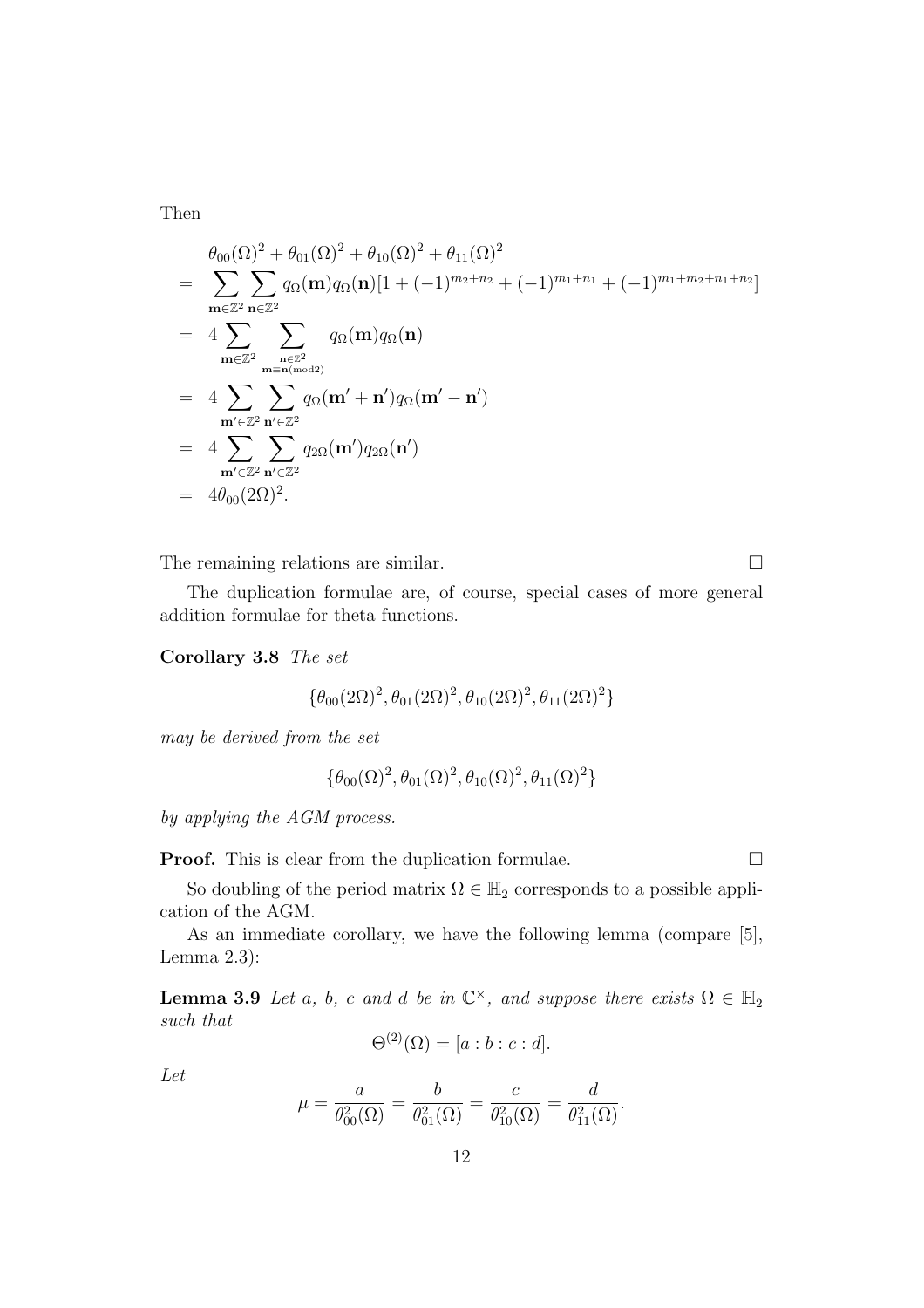$$
a_n = \mu \theta_{00}^2(2^n \Omega), \n b_n = \mu \theta_{01}^2(2^n \Omega), \n c_n = \mu \theta_{10}^2(2^n \Omega), \n d_n = \mu \theta_{11}^2(2^n \Omega),
$$

then the sequence of quadruples  $(a_n, b_n, c_n, d_n)$  may be derived from the AGM process, and the common limit is given by  $\mu$ .

**Proof.** Clearly  $(a_0, b_0, c_0, d_0) = (a, b, c, d)$ ; the previous corollary implies that the sequence  $(a_n, b_n, c_n, d_n)$  may be given by the AGM. As  $\Omega \in \mathbb{H}_2$ , its imaginary part is totally positive. It follows that  $q_{2^n\Omega}$  $\cdot$  ,  $n_1$  $n<sub>2</sub>$  $\frac{Z}{\sqrt{2}}$  $\longrightarrow 0$  as  $n \longrightarrow \infty$ , for fixed  $n_1$  and  $n_2$ . Then  $\theta_{ij}(2^n\Omega) \longrightarrow 1$  as  $n \longrightarrow \infty$  for i,  $j \in \{0, 1\}$ , so that the common limit is visibly  $\mu$ .

### 3.3 Other possible values for the AGM

In the previous section, we observed that  $\Theta^{(2)}(2\Omega)$  was a possible answer after applying one step of the AGM process to  $\Theta^{(2)}(\Omega)$ . In this section, we compute all other possibilities.

The answer  $\Theta^{(2)}(2\Omega)$  was obtained by choosing the square root  $\theta_{ij}(\Omega)$  of  $\theta_{ij}^2(\Omega)$ , rather than  $-\theta_{ij}(\Omega)$ .

Using slightly more general duplication formulae (see, for example, [8], p.38), together with Corollary 3.3 above, we find easily the following:

**Proposition 3.10** Suppose  $[a : b : c : d] = \Theta^{(2)}(\Omega)$ . Then all possible results of the AGM map also lie in the image of  $\Theta^{(2)}$ .

Sketch proof. After scaling, we may suppose without loss of generality that  $a = \theta_{00}^2(\Omega)$  etc. Recall that

$$
A = \frac{1}{4}(a+b+c+d),
$$
  
\n
$$
B = \frac{1}{2}(\sqrt{a}\sqrt{b} + \sqrt{c}\sqrt{d}),
$$
  
\n
$$
C = \frac{1}{2}(\sqrt{a}\sqrt{c} + \sqrt{b}\sqrt{d}),
$$
  
\n
$$
D = \frac{1}{2}(\sqrt{a}\sqrt{d} + \sqrt{b}\sqrt{c}).
$$

If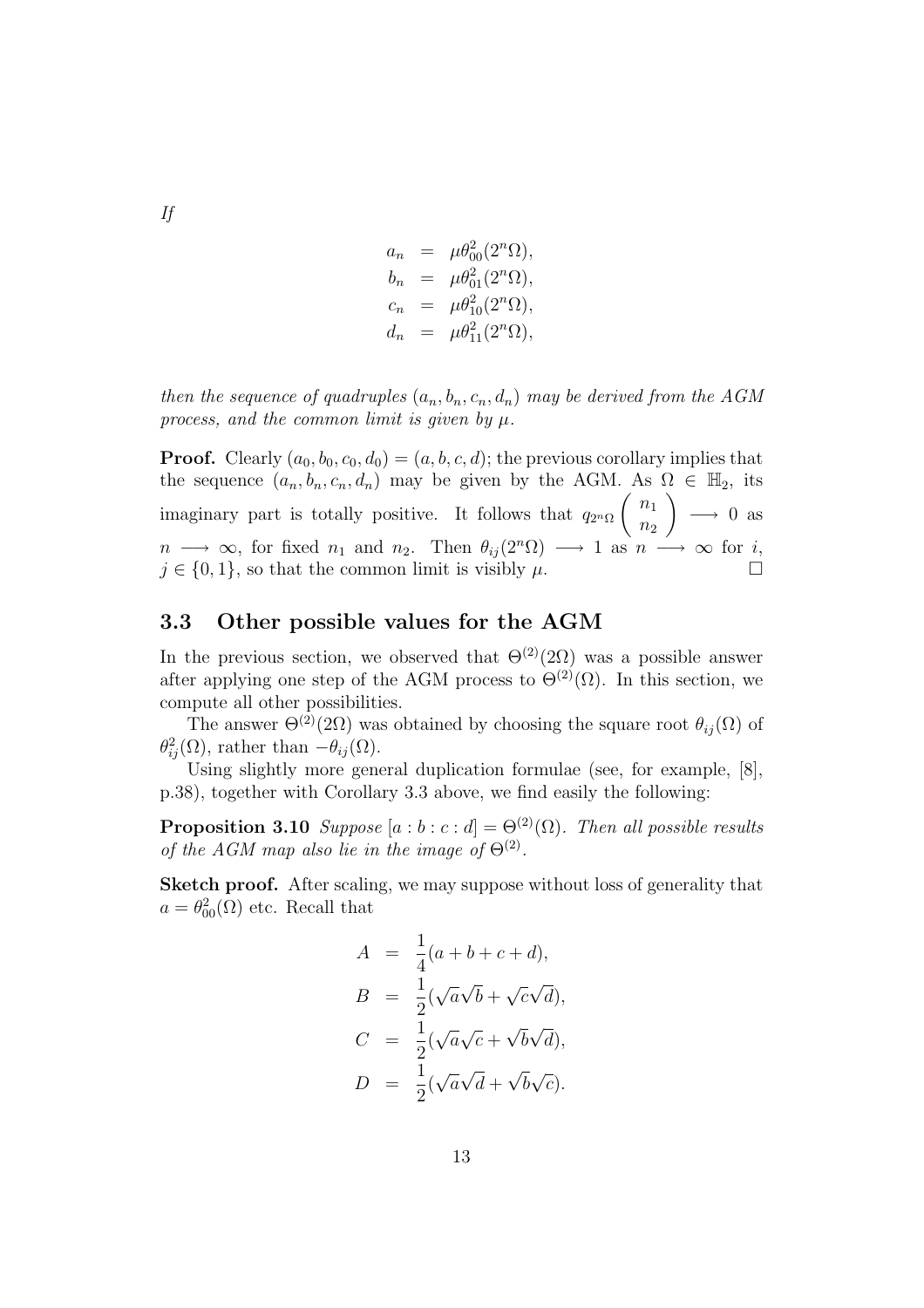We just consider one case; the others are similar. Suppose we choose the roots  $\theta_{00}(\Omega)$ ,  $\theta_{01}(\Omega)$ ,  $\theta_{10}(\Omega)$  and  $-\theta_{11}(\Omega)$ . Then using the duplication formulae of [8], we see that the values of  $(A, B, C, D)$  are given by

$$
(\theta_{00}^2(2\Omega),\theta^2\left[\begin{array}{c}(\frac{1}{2},0)\\ (0,\frac{1}{2})\end{array}\right](2\Omega),\theta^2\left[\begin{array}{c} (0,\frac{1}{2})\\ (\frac{1}{2},0)\end{array}\right](2\Omega),-\theta^2\left[\begin{array}{c}(\frac{1}{2},\frac{1}{2})\\ (\frac{1}{2},\frac{1}{2})\end{array}\right](2\Omega)).
$$

Using Corollary 3.3, we see that now

$$
[A:B:C:D] = \Theta^{(2)}\left(\left(\begin{array}{cc} I_2 & 0 \\ \left(\begin{array}{cc} 0 & 1 \\ 1 & 0 \end{array}\right) & I_2 \end{array}\right)(2\Omega)\right).
$$

In the same way, all of the possible images are of the form  $\Theta^{(2)}\left(\begin{array}{cc} I_2 & 0 \ C & I_1 \end{array}\right)$  $C$   $I_2$  $(2\Omega)$ , where  $C$  runs over the set

$$
0, \begin{pmatrix} 2 & 0 \ 0 & 0 \end{pmatrix}, \begin{pmatrix} 0 & 0 \ 0 & 2 \end{pmatrix}, \begin{pmatrix} 2 & 0 \ 0 & 2 \end{pmatrix}, \begin{pmatrix} 0 & 1 \ 1 & 0 \end{pmatrix}, \begin{pmatrix} 2 & 1 \ 1 & 0 \end{pmatrix}, \begin{pmatrix} 0 & 1 \ 1 & 2 \end{pmatrix}, \begin{pmatrix} 2 & 1 \ 1 & 2 \end{pmatrix},
$$
as claimed.

We now make a generalisation of Definitions 1.1 and 1.2.

**Definition 3.11** Given a quadruple  $(a, b, c, d)$  such that there exists  $\Omega \in$ **Definition 3.11** Given a quadruple  $(a, b, c, d)$  such that there exists  $\Omega \in \mathcal{F}^{(2)}$  with  $\Theta^{(2)}(\Omega) = [a : b : c : d]$ , we say that  $(\sqrt{a}, \sqrt{b}, \sqrt{c}, \sqrt{d})$  is a right choice of square roots of  $(a, b, c, d)$  if  $\Theta^{(1)}(\Omega) = [\sqrt{a} : \sqrt{b} : \sqrt{c} : \sqrt{d}]$ . We say a sequence of quadruples  $(a_n, b_n, c_n, d_n)$  derived from the AGM algorithm is a good sequence if a right choice of square roots is taken at all but finitely many steps. Finally, a simplest value of the AGM is a value of the AGM corresponding to a sequence in which a right choice of square root is taken at each step.

Note that good sequences converge: the analysis above shows that the right choice of square root corresponds to doubling the period matrix— Lemma 3.9 now implies that the sequences converge to a common limit. We say that values of the AGM of good sequences are good values of the AGM.

Of course, right choices are only defined up to sign, but note also that in any case the right choice is not uniquely defined in general—if  $\Omega$  lies on the boundary of  $\mathcal{F}^{(2)}$ , then there may be several possible right choices of square root. It would be easy to distinguish a unique one by giving an additional criterion, but this does not seem to us to be useful at the moment. The main weakness in our results is that we have so far been unable to translate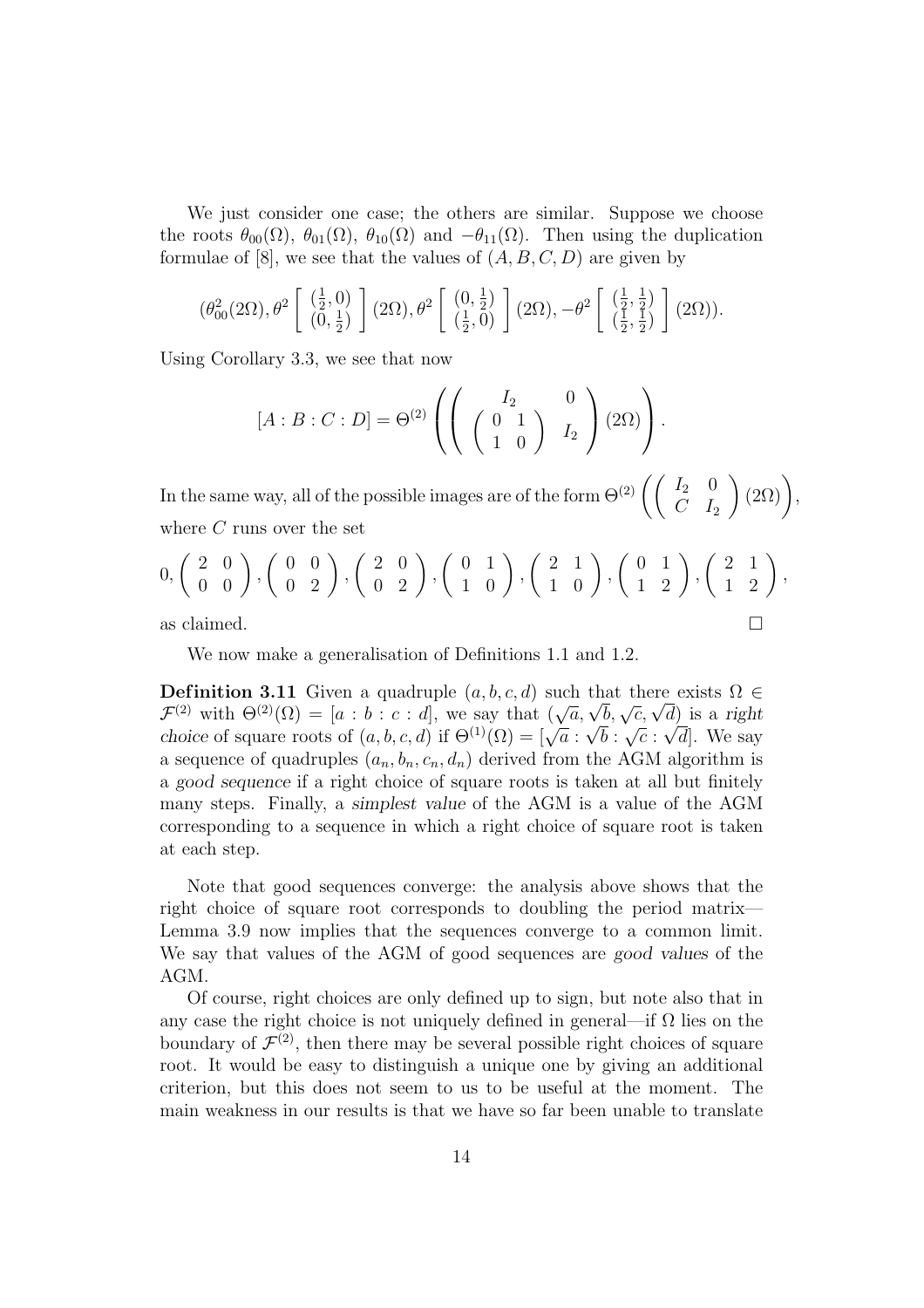this definition of 'right' choice of square roots into one solely involving  $a, b$ , c and d. We guess, however, that the right choice of square roots will be the one where  $|\sqrt{a} + \sqrt{b} + \sqrt{c} + \sqrt{d}|$  is maximised. We also conjecture (less confidently) that all sequences which converge to a non-zero limit are good sequences.

**Lemma 3.12** For all  $\Omega \in \mathbb{H}_2$ , there exists N such that  $2^n\Omega \in \mathcal{F}^{(2)}$  for all  $n > N$ .

**Proof.** By [7], §3, Lemma 1, there are only finitely many pairs of bottom rows  $(C, D)$  (up to multiplication by a unimodular matrix) such that  $|\det(C\Omega + D)| \leq 1$ . Choose N such that  $2^N \nmid C$  for every such  $C \neq 0$ . Then  $|\det(C \cdot 2^n \Omega + D)| > 1$  for all  $n \geq N$ , and so  $2^n \Omega \in \mathcal{F}^{(2)}$ .  $\Box$ 

It follows that all sequences obtained by successive period doubling as in Lemma 3.9 are good sequences. The same proof shows that in all such sequences, there is eventually a unique right choice (up to sign) of square roots—eventually  $2^n \Omega$  will lie in the interior of  $\mathcal{F}^{(2)}$ .

### 3.4 The inverse map

Next, we explain that, given a point in the image of  $\Theta^{(2)}$ , all of its possible preimages are also in the image of  $\Theta^{(2)}$ , and we make all these explicit.

Fix  $\Omega \in \mathbb{H}_2$ , and consider the point  $\Theta^{(2)}(2\Omega)$ . Let

$$
A = \theta_{00}^{2}(2\Omega), \n B = \theta_{01}^{2}(2\Omega), \n C = \theta_{10}^{2}(2\Omega), \n D = \theta_{11}^{2}(2\Omega).
$$

**Proposition 3.13** If  $(a, b, c, d)$  is a quadruple mapping to  $(A, B, C, D)$  under the AGM process, then  $[a:b:c:d]$  is in the image of  $\Theta^{(2)}$ .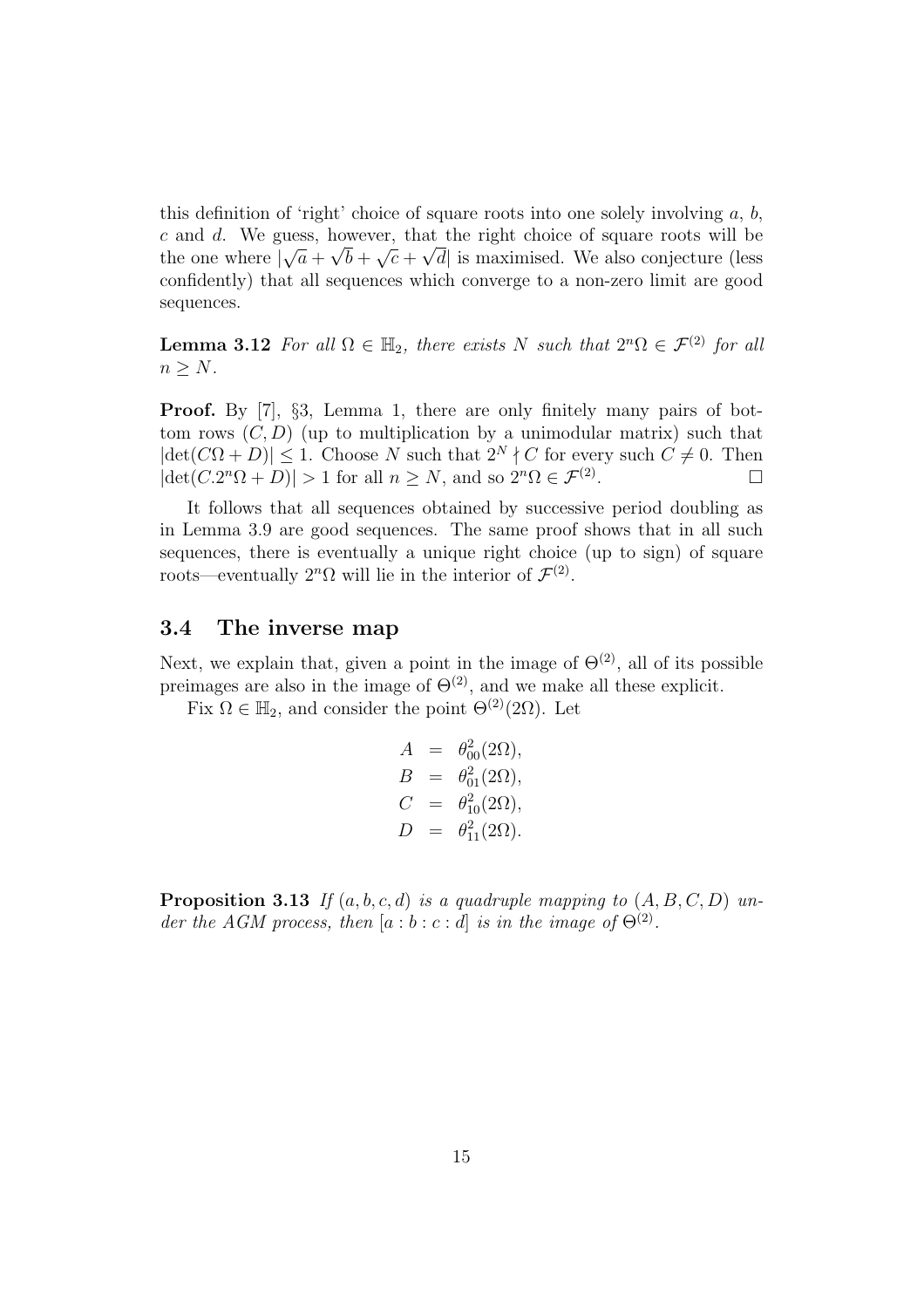Proof. Note that

$$
A + B + C + D = \left[ \frac{\theta_{00}(\Omega) + \theta_{01}(\Omega) + \theta_{10}(\Omega) + \theta_{11}(\Omega)}{2} \right]^2,
$$
  
\n
$$
A + B - C - D = \left[ \frac{\theta_{00}(\Omega) + \theta_{01}(\Omega) - \theta_{10}(\Omega) - \theta_{11}(\Omega)}{2} \right]^2,
$$
  
\n
$$
A - B + C - D = \left[ \frac{\theta_{00}(\Omega) - \theta_{01}(\Omega) + \theta_{10}(\Omega) - \theta_{11}(\Omega)}{2} \right]^2,
$$
  
\n
$$
A - B - C + D = \left[ \frac{\theta_{00}(\Omega) - \theta_{01}(\Omega) - \theta_{10}(\Omega) + \theta_{11}(\Omega)}{2} \right]^2,
$$

using the duplication formulae. Considering all possible square roots of these, and using the same method as  $\S 2.2$ , we can write down all possibilities for and using the same method as  $\S 2.2$ , we can write down all possibilities for  $(\sqrt{a}, \sqrt{b}, \sqrt{c}, \sqrt{d})$ . Just as in the real case, we find that there are essentially two possibilities, together with their permutations under the Klein 4-group, making eight possible preimages in total. It is easy to check that they are given by  $\Theta^{(2)}(\Omega + B)$  where B runs over the set

$$
0, \begin{pmatrix} 1 & 0 \ 0 & 0 \end{pmatrix}, \begin{pmatrix} 0 & 0 \ 0 & 1 \end{pmatrix}, \begin{pmatrix} 1 & 0 \ 0 & 1 \end{pmatrix}, \begin{pmatrix} 0 & \frac{1}{2} \\ \frac{1}{2} & 0 \end{pmatrix}, \begin{pmatrix} 0 & \frac{1}{2} \\ \frac{1}{2} & 1 \end{pmatrix}, \begin{pmatrix} 1 & \frac{1}{2} \\ \frac{1}{2} & 0 \end{pmatrix}, \begin{pmatrix} 1 & \frac{1}{2} \\ \frac{1}{2} & 1 \end{pmatrix},
$$
as claimed.

### 3.5 Theta functions and moduli spaces

Given initial values,  $a, b, c$  and  $d$ , we would like to interpret these as values of the theta functions as in the previous section. That is, we would like to find  $\Omega \in \mathbb{H}_2$  such that

$$
\Theta^{(2)}(\Omega) = [a:b:c:d].
$$

Recall that the map  $\Theta^{(2)}$  induces an embedding

$$
\Theta^{(2)}:\Gamma^{(2)}\backslash\mathbb{H}_2\hookrightarrow\mathbb{P}^3(\mathbb{C})
$$

embedding the quotient  $\Gamma^{(2)}\backslash\mathbb{H}_2$  as an open subset of projective space. We may compactify the quotient using the Satake compactification (see [4]). The precise details of this procedure are rather complicated, and we content ourselves with a few observations.

The compactification is of the form  $\Gamma^{(2)}\backslash \mathbb{H}_2^*$ , for some analytic space  $\mathbb{H}_2^*$ , formed by adding to the boundary of  $\mathbb{H}_2$  some copies of the usual compactified upper half complex plane,  $\mathbb{H}_1^*$ . The action of  $\Gamma^{(2)}$  extends to the boundary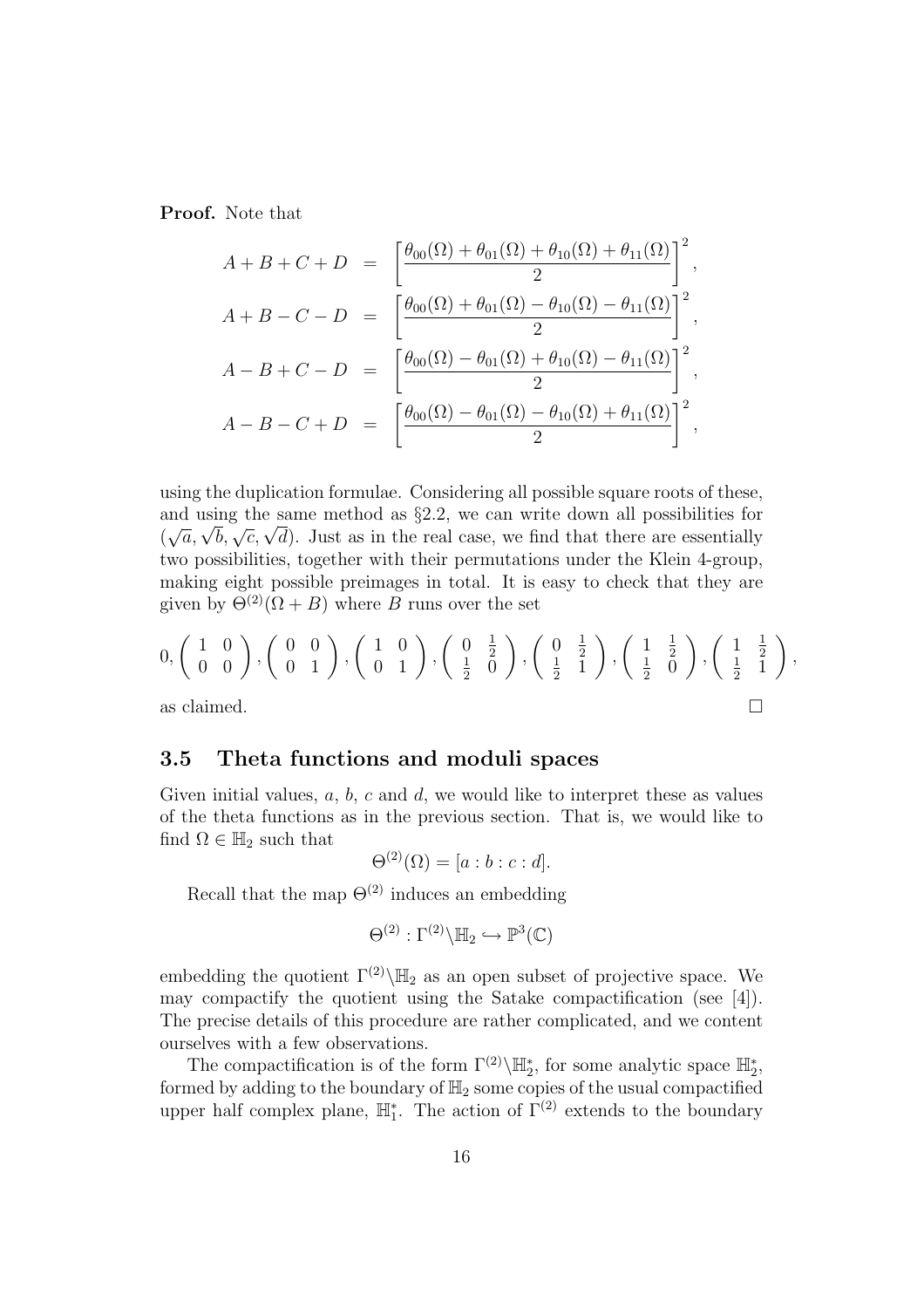components, and the resulting quotient  $\Gamma^{(2)}\backslash \mathbb{H}_2^*$  looks like  $\Gamma^{(2)}\backslash \mathbb{H}_2$  with a finite number of modular curves (i.e., isomorphic to quotients of  $\mathbb{H}_1^*$  by subgroups of finite index in  $SL_2(\mathbb{Z})$ . In particular, the boundary components have codimension 2 in the compactification.

Then  $\Theta^{(2)}$  extends to the compactification  $\overline{\Gamma^{(2)}\backslash\mathbb{H}_2}$ , and  $\Theta^{(2)}(\overline{\Gamma^{(2)}\backslash\mathbb{H}_2})$ must be all of  $\mathbb{P}^3(\mathbb{C})$ .

It follows that the image of  $\Theta^{(2)}$  on the open variety  $\Gamma^{(2)}\backslash\mathbb{H}_2$  is all of  $\mathbb{P}^3(\mathbb{C})$  apart from a finite number of curves, so the complement of the image of  $\Theta^{(2)}$  in  $\mathbb{P}^3(\mathbb{C})$  has codimension 2.

### 3.6 Values of the 4-variable AGM

In this section we prove our main theorem, which should be viewed as a partial generalisation of Gauss's Theorem 1.3.

**Theorem 3.14** For almost all quadruples  $(a, b, c, d)$ , there exists  $\Omega \in \mathbb{H}_2$ such that the good values of the AGM are precisely the values of the following set: ½  $\overline{a}$ 

$$
\left\{ \left. \frac{a}{\theta_{00}^2(M(\Omega))} \right| M \in \Gamma^{(2)} \right\}.
$$

Further, the simplest values of the AGM are those of maximum modulus.

**Proof.** In the previous section, we observed that there is an embedding

$$
\Theta^{(2)} : \Gamma^{(2)} \backslash \mathbb{H}_2 \hookrightarrow \mathbb{P}^3(\mathbb{C}),
$$

embedding the quotient  $\Gamma^{(2)}\backslash\mathbb{H}_2$  as an open subset of projective space and extending to the compactification.

Given any quadruple  $(a, b, c, d)$ , we get a point  $[a : b : c : d] \in \mathbb{P}^3(\mathbb{C})$ . We know that  $\Theta^{(2)}(\Gamma^{(2)}\backslash \mathbb{H}_2^*) = \mathbb{P}^3(\mathbb{C})$ , and that the image of  $\Gamma^{(2)}\backslash \mathbb{H}_2^*$  has complement in  $\mathbb{P}^3(\mathbb{C})$  of codimension 2. Thus, unless  $[a:b:c:d]$  happens to lie in this set of codimension 2, there is some point  $\Omega \in \mathbb{H}_2$  such that  $\Theta^{(2)}(\Omega) = [a:b:c:d]$ . We suppose that  $(a,b,c,d)$  is not in this exceptional set (by Proposition 3.10, nor are any of its iterates under the AGM process).

Because of our calculation of the monodromy of  $\Theta^{(2)}$ , we know that  $\Theta^{(2)}(M(\Omega)) = [a : b : c : d]$  for all  $M \in \Gamma^{(2)}$ . By Lemma 3.9, it follows that all of the values  $\frac{a}{\theta_{00}^2(M(\Omega))}$  are good values of the AGM as M runs over  $\Gamma^{(2)}$ .

Conversely, suppose we are given a good value  $\mu$  of the AGM. Then eventually all steps, all after the Nth say, arise by taking a 'right' choice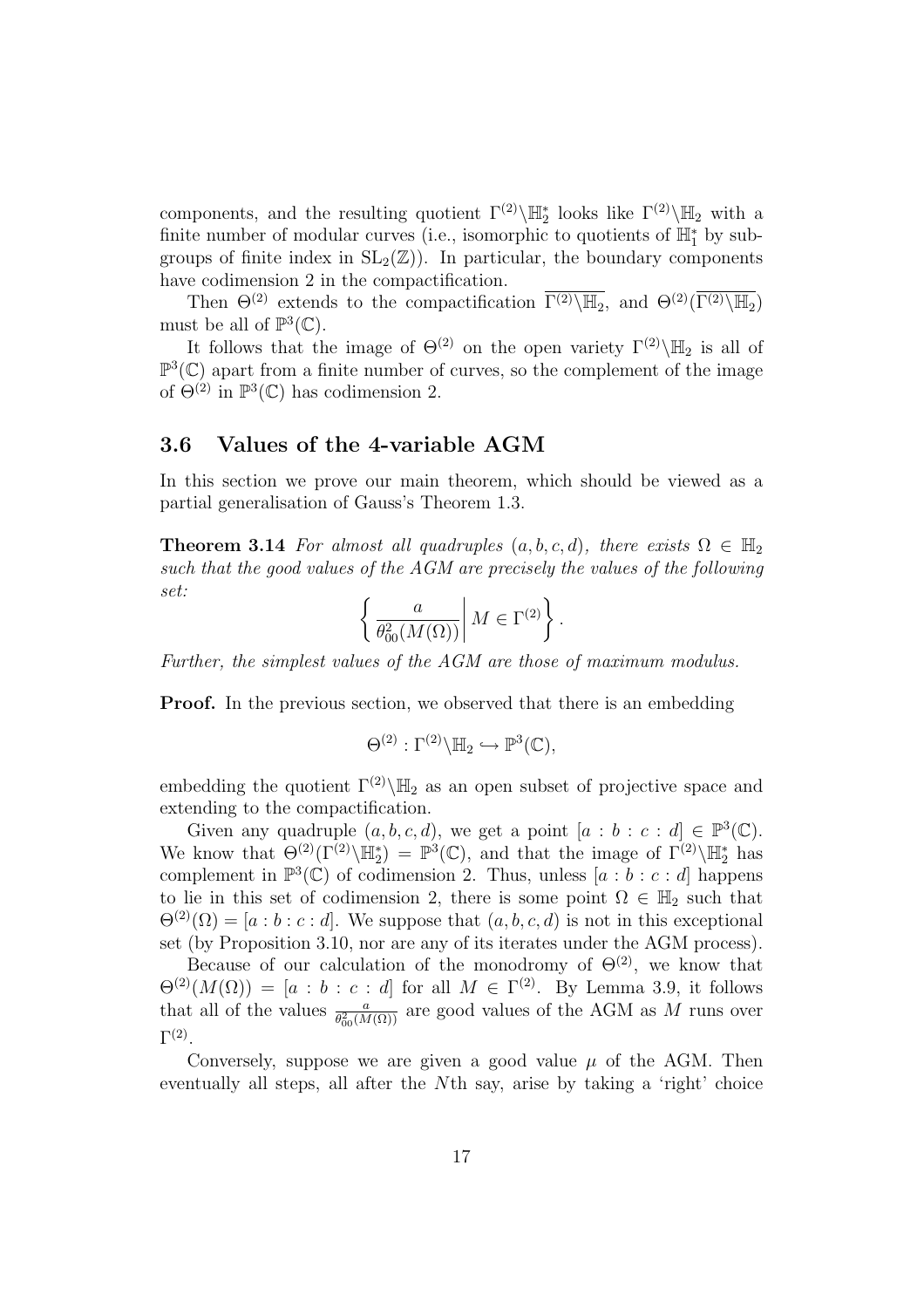for square roots. Then  $\mu$  is a simplest value of the AGM of the quadruple  $(a_N, b_N, c_N, d_N)$ . There is  $\Omega_N \in \mathbb{H}_2$  which corresponds to the quadruple  $(a_N, b_N, c_N, d_N)$ ; using Proposition 3.13 repeatedly, we find a sequence  $\Omega_{N-1}, \ldots, \Omega_0 \in \mathbb{H}_2$  such that  $\Theta^{(2)}(\Omega_i) = [a_i : b_i : c_i : d_i]$  and such that

$$
(a_n, b_n, c_n, d_n) = \mu(\theta_{00}^2(2^n \Omega_0), \theta_{01}^2(2^n \Omega_0), \theta_{10}^2(2^n \Omega_0), \theta_{11}^2(2^n \Omega)).
$$

It follows that  $\mu$  is obtained as  $\frac{a}{\theta_{00}^2(\Omega_0)}$  for some  $\Omega_0$ ; as  $\Theta^{(2)}(\Omega_0) = [a_0 : b_0 :$  $c_0 : d_0$ , we see also that  $\Theta^{(2)}(\Omega_0) = \Theta^{(2)}(\Omega)$ , so that  $\Omega_0 = M(\Omega)$  for some M, as required. This completes the proof that the two sets are equal.

The assertion that simplest values are those of maximal modulus follows from the definition: by Corollary 3.3,  $\frac{a}{\theta_{00}^2(\Omega)}$  is maximal if  $|\text{det}(C\Omega + D)| \ge 1$ for all  $M \in \Gamma^{(2)}$ , i.e., if  $\Omega \in \mathcal{F}^{(2)}$ . But the period doubling sequences, as in Lemma 3.9, starting from such  $\Omega$  necessarily give rise to simplest values, as  $2^{n}\Omega \in \mathcal{F}^{(2)}$  for all *n*, so the right choice is made at every step.  $\square$ 

We now compute the values of  $\zeta_M^2$  for  $M \in \Gamma^{(2)}$ . For this, we use the set of generators given in the appendix, together with the calculations in [9], p.194. Mumford shows that the map  $M \mapsto \zeta_M^2$  from  $\Gamma_{1,2}$  is multiplicative and valued in fourth roots of unity. He further proves:

$$
\zeta \left( \begin{array}{cc} A & 0 \\ 0 & {}^t A^{-1} \end{array} \right)^2 = \det(A),
$$
  

$$
\zeta \left( \begin{array}{cc} I_2 & B \\ 0 & I_2 \end{array} \right)^2 = 1.
$$

As 
$$
\begin{pmatrix} I_2 & 0 \\ C & I_2 \end{pmatrix}
$$
 is conjugate to  $\begin{pmatrix} I_2 & -C \\ 0 & I_2 \end{pmatrix}$ , it follows that  

$$
\zeta \begin{pmatrix} I_2 & 0 \\ C & I_2 \end{pmatrix}^2 = 1.
$$

Note also that

$$
\left(\begin{array}{cc}3 & 2\\4 & 3\end{array}\right) = \left(\begin{array}{cc} -1 & 0\\0 & -1\end{array}\right) \left(\begin{array}{cc}1 & 0\\2 & 1\end{array}\right) \left(\begin{array}{cc}1 & -2\\0 & 1\end{array}\right) \left(\begin{array}{cc}1 & 0\\2 & 1\end{array}\right),
$$

and it follows that  $\zeta^2_{X^{(i)}} = -1$  for all i. In particular,  $\zeta^2(M)$  takes values only in  $\pm 1$  for  $M \in \Gamma^{(2)}$ .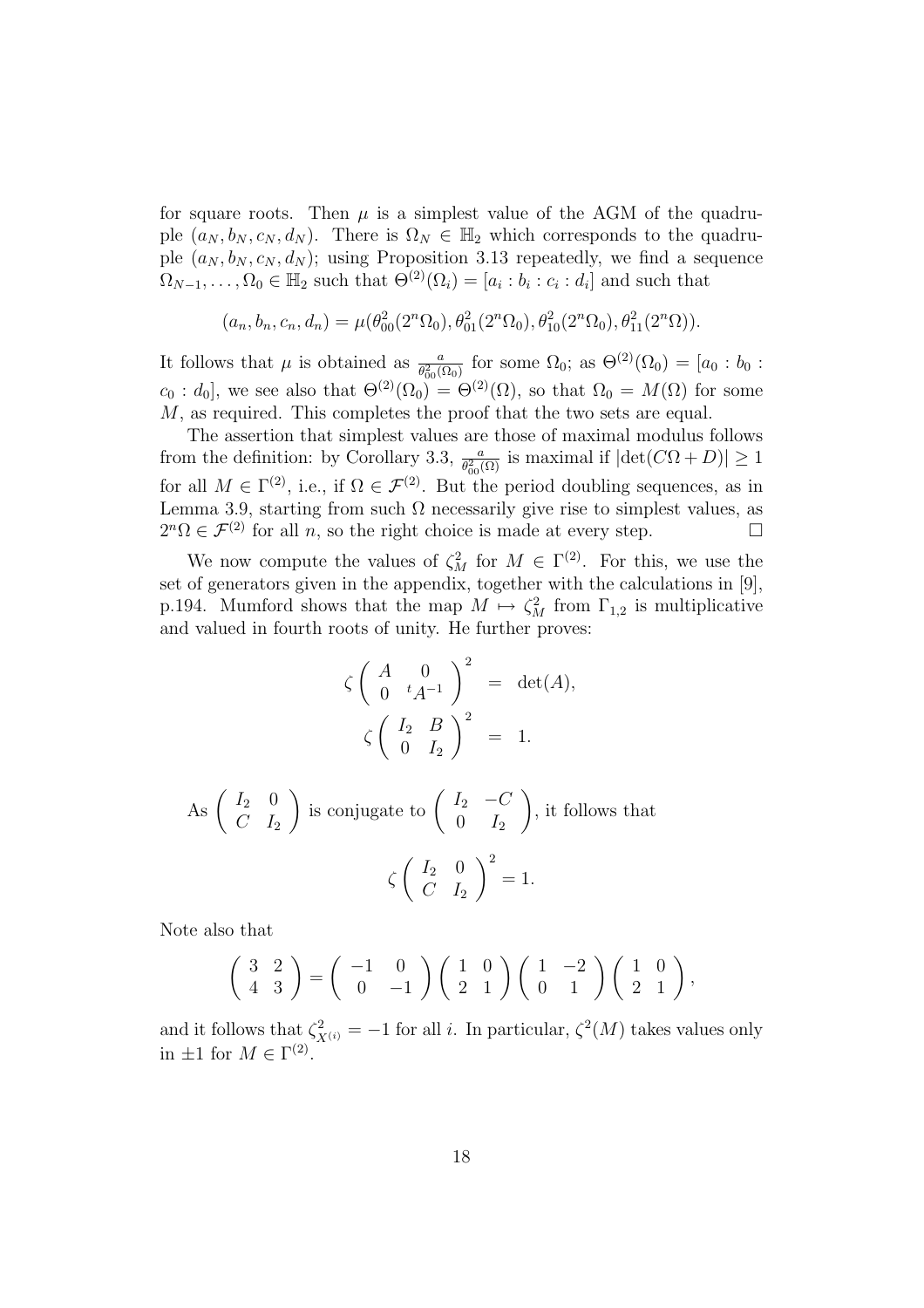# Appendix: More about  $\Gamma^{(2)}$

The main aim of this appendix is to give a set of generators for the group

$$
\Gamma^{(2)} = \left\{ \left( \begin{array}{cc} A & B \\ C & D \end{array} \right) \middle| \begin{array}{c} A \equiv D \equiv I_g \pmod{2}, C \equiv 0 \pmod{2} \\ \text{diag}(B) \equiv 0 \pmod{2}, \text{diag}(C) \equiv 0 \pmod{4} \end{array} \right\}
$$

introduced earlier. We also derive a useful corollary (Lemma A.4).

**Theorem A.1** A set of generators for  $\Gamma^{(2)}$  is given by  $\overline{\phantom{a}}$  $\frac{1}{\sqrt{2}}$ 

- $A \quad 0$  $0 \quad {}^tA^{-1}$ for  $A \equiv I_g \pmod{2}$  integral and unimodular,  $\overline{a}$  $\mathbf{r}$
- $I_g$   $B$  $0$   $I_g$ for B integral symmetric and with even diagonal,  $\overline{a}$  $\mathbf{r}$
- $I_g$  0  $2C$   $I_g$ for C integral symmetric and with even diagonal,
- The matrices  $X^{(i)}$   $(i = 1, \ldots, g)$ , defined so that

$$
X_{ii}^{(i)} = 3,\n X_{i,i+g}^{(i)} = 2,\n X_{i+g,i}^{(i)} = 4,\n X_{i+g,i+g}^{(i)} = 3,\n X_{jk}^{(i)} = \delta_{jk} \t otherwise.
$$

The proof of this theorem mimics that of [9], Proposition A1. First we have the easy Lemma:

**Lemma A.2** Let  $(m, n) \in \mathbb{Z}^2$ , not both 0. Under the transformations

**A** 
$$
(x, y) \mapsto (-x, -y),
$$
  
\n**B**  $(x, y) \mapsto (x + 2y, y),$   
\n**C**  $(x, y) \mapsto (x, y + 4x),$   
\n**X**  $(x, y) \mapsto (3x + 2y, 4x + 3y),$ 

and their inverses,  $(m, n)$  may be mapped to one of

$$
(0, d), (d, 0), (d, d), (d, 2d),
$$

where d denotes the highest common factor  $(m, n)$ .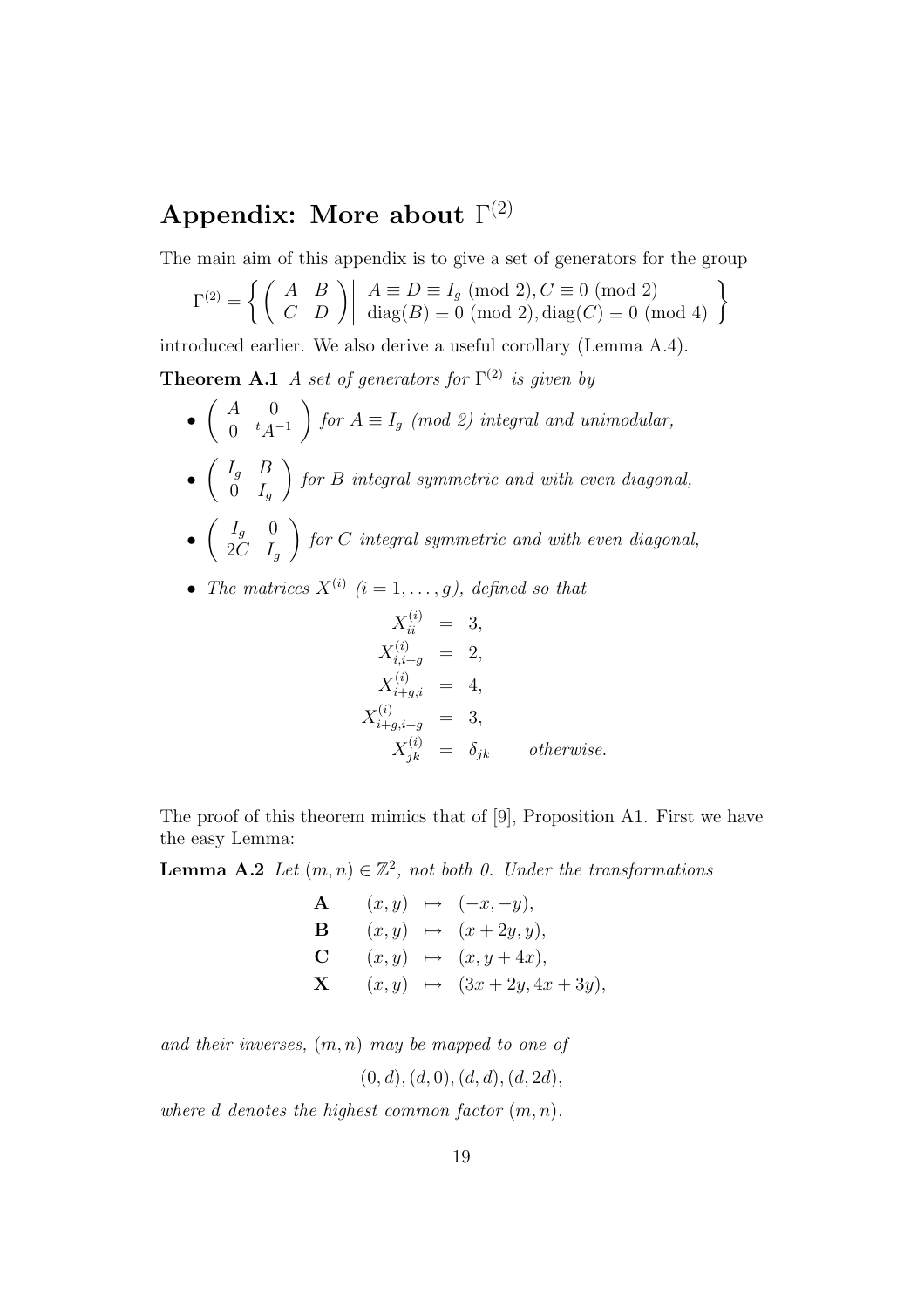**Proof.** Without loss of generality,  $d = 1$ . Then each operation also gives coprime integers.

- If  $|n| > 2|m|$ , apply C or its inverse; then |m| remains the same, and |n| decreases unless  $m = 0$ , which happens at the point  $(0, \pm 1)$  (if the sign is negative, apply  $\bf{A}$ ).
- If  $|m| < |n| < 2|m|$ , apply **X** or its inverse; then both  $|m|$  and  $|n|$ decrease.
- If  $|m| > |n|$ , apply **B** or its inverse; then  $|n|$  remains the same, and  $|m|$ decreases unless  $n = 0$ , which happens at the point  $(\pm 1, 0)$  (if the sign is negative, apply  $\bf{A}$ ).

Repeat this operation until one reaches  $(0, 1), (1, 0)$ , or a point with  $|m| = |n|$ or  $|n| = 2|m|$ . In these latter cases, apply **A** to ensure that m is positive; then one must be at  $(1, 1)$ ,  $(1, -1)$ ,  $(1, 2)$  or  $(1, -2)$ . Applying **X** to  $(1, -1)$ gives  $(1, 1)$ ; applying C to  $(1, -2)$  gives  $(1, 2)$ .  $\overline{\phantom{a}}$  $\sqrt{2}$ 

1 0  $\begin{matrix} 0 \\ \vdots \end{matrix}$ 

0

.

**Proof of Theorem.** We use induction on g. Let  $e_1$  be defined to be

Let  $\gamma \in \Gamma^{(2)}$ , and let  $\sqrt{a_1}$  $\begin{array}{c} \hline \end{array}$ . . .  $a_g$  $\overline{c_1}$ . . .  $c_g$  $\mathbf{r}$   $= \gamma \mathbf{e}_1$ . Note that  $a_1$  is odd, every other

component is even, and  $c_1$  is divisible by 4.

Premultiplying  $\gamma$  by elements of our generating set allow us to perform row operations on this vector of the following sorts:

- $A_i$   $a_i, c_i \mapsto -a_i, -c_i,$  all other  $a_j, c_j$  unaffected;
- $B_i$   $a_i, c_i \mapsto a_i \pm 2c_i, c_i$ , all other  $a_j, c_j$  unaffected;

 $\mathbf{C}_i$   $a_i, c_i \mapsto a_i, c_i \pm 4a_i$ , all other  $a_j, c_j$  unaffected;

 $B_{ii}$  $a_j, c_i, c_j \mapsto a_i \pm c_j, a_j \pm c_i, c_i, c_j$  all other  $a_k, c_k$  unaffected;

$$
\mathbf{C}_{ij} \qquad \qquad a_i, a_j, c_i, c_j \mapsto a_i, a_j, c_i \pm 2a_j, c_j \pm 2a_i \qquad \text{all other } a_k, c_k \text{ unaffected};
$$

$$
\mathbf{X}_i \qquad \qquad a_i, c_i \mapsto 3a_i \pm 2c_i, \pm 4a_i + 3c_i, \qquad \text{all other } a_j, c_j \text{ unaffected}
$$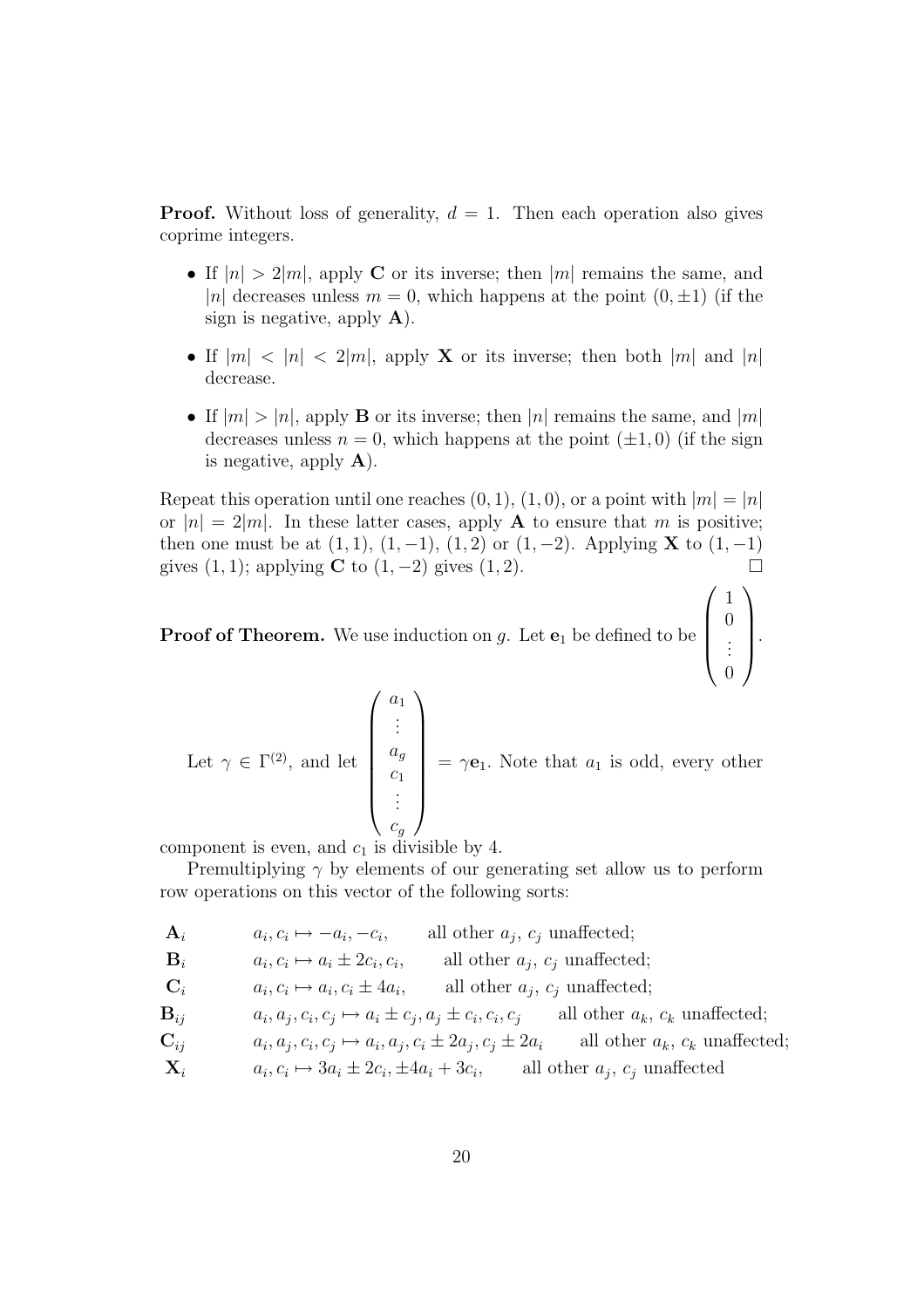coming from special cases of the transformations of type  $A, B, C$  and  $X$ .

We first explain that there is a sequence of generators  $\delta_1, \ldots, \delta_N$  such that

$$
\delta_N \dots \delta_1 \gamma \mathbf{e}_1 = \mathbf{e}_1.
$$

**Step 1** Let  $d = (a_1, c_1)$ , which is odd as  $a_1$  is. By the Lemma, applying the transformations  $A_1$ ,  $B_1$ ,  $C_1$  and  $X_1$  changes  $(a_1, c_1)$  to  $(d, 0)$  (note that  $4|c_1$ , and this must remain the same after every step, so that  $(d, 0)$  is the only possible answer).

**Step 2** If  $a_1 \nmid c_i$  for some  $i > 1$ , suppose  $d' = \text{hcf}(a_1, c_i)$ . Then apply repeatedly  $\mathbf{B}_{1i}$  and  $\mathbf{C}_{1i}$  to change  $(a_1, c_i)$  to  $(d', 0)$ .

**Step 3** Repeat so that  $a_1|c_i$  for all  $i \geq 1$ ; repeat Step 1 until  $c_1$  is again 0. Now  $a_1$  divides all  $c_i$ . If  $a_1 \nmid a_i$ , apply  $C_{1i}$  so that the new value of  $c_1$  is  $2a_i$ . Repeat Step 1. Eventually  $a_1$  divides all  $a_i$  and all  $c_i$ . As matrices in  $\Gamma^{(2)}$  have determinant 1, the highest common factor of entries in any column is 1. Thus  $a_1 = \pm 1$ . Applying  $A_1$  allows us to take  $a_1 = 1$ .

**Step 4** Make all  $c_i$  (for  $i > 1$ ) zero by suitable application of  $C_{1i}$ . Then make  $c_1 = 0$  by applying  $C_1$ .

**Step 5** Now  $a_1 = 1$  and all other  $a_i$  are even. The  $g \times g$  matrix A which is the identity, except for its first column, defined to be the vector of  $a_i$ 's is unimodular, integral and congruent to  $I_g$  modulo 2. The inverse of the

corresponding element of our generating set maps

$$
\text{naps} \begin{pmatrix} a_1 \\ \vdots \\ a_g \\ 0 \\ \vdots \\ 0 \end{pmatrix} \text{back to } \mathbf{e}_1.
$$

After performing these steps, we arrive at a sequence  $\delta_1, \ldots, \delta_N$  with the required property. Now define  $\tilde{\gamma} = \delta_N \dots \delta_1 \gamma$ , so that  $\tilde{\gamma} e_1 = e_1$ . Define

$$
\mathbf{e}_{g+1} = \begin{pmatrix} 0 \\ \vdots \\ 0 \\ 1 \\ 0 \\ \vdots \\ 0 \end{pmatrix}.
$$
 Consider 
$$
\begin{pmatrix} b_1 \\ \vdots \\ b_g \\ d_1 \\ d_2 \\ \vdots \\ d_g \end{pmatrix} = \tilde{\gamma} \mathbf{e}_{g+1}.
$$
 As  $\tilde{\gamma}$  is symplectic and fixes  $\mathbf{e}_1$ 

we see that  $d_1 = 1$ . Further,  $\widetilde{\gamma} \in \Gamma^{(2)}$ , so  $2|b_1, d_2, \ldots, d_g$ .

**Step 6** Make  $b_2, \ldots, b_q$  vanish by applying  $B_{1i}$  suitably, and then make  $b_1$  vanish by applying  $\mathbf{B}_1$ . (Note that these operations fix  $\mathbf{e}_1$ .)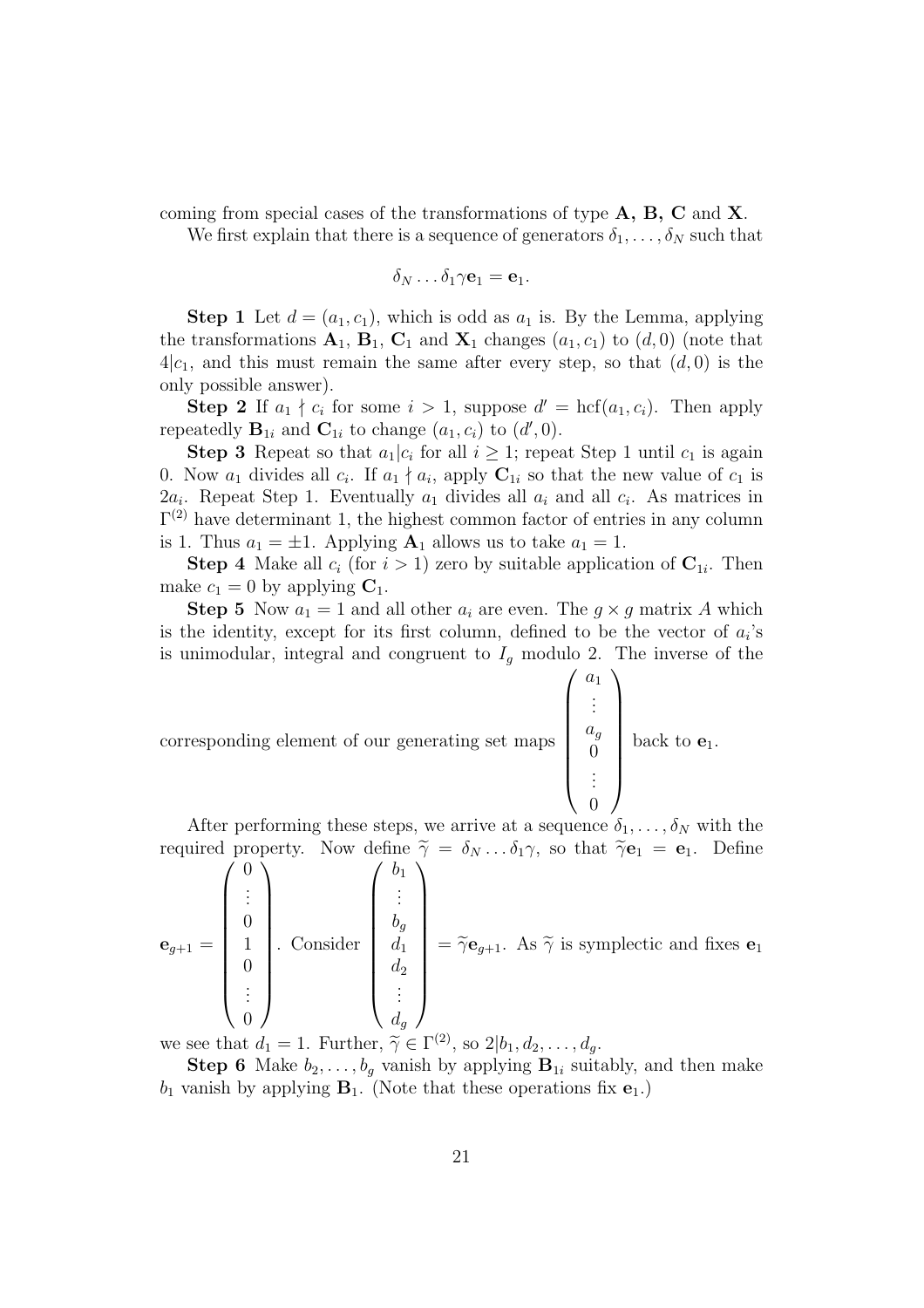**Step 7** Now form the  $q \times q$  matrix D, whose first column is made up of the vector of  $d_i$ 's, but is otherwise the identity. Let  $A = {}^{t}D^{-1}$ . Then A is integral, unimodular and congruent to  $I_g$  modulo 2. The corresponding

element of the generating set fixes 
$$
\mathbf{e}_1
$$
 and maps 
$$
\begin{pmatrix} 0 \\ \vdots \\ 0 \\ d_1 \\ d_2 \\ \vdots \\ d_g \end{pmatrix}
$$
 back to  $\mathbf{e}_{g+1}$ .

Then these steps give transformations  $\delta_{N+1}, \ldots, \delta_M$  such that the matrix  $\delta_M \dots \delta_{N+1} \delta_N \dots \delta_1 \gamma$  fixes both  $e_1$  and  $e_{q+1}$ . Then restricting the action of this matrix to the complement of the space spanned by  $e_1$  and  $e_{g+1}$  gives a symplectic matrix of dimension  $2(q-1)$ , and inductively, we see that our putative generating set does indeed generate  $\Gamma^{(2)}$ . . The contract of the contract of  $\Box$ 

Remark A.3 We note that there seems to be an error in Step 7 of the proof of Proposition A1 of [9]; he uses there a transformation which does not fix  $e_1$ . It suffices to add to his generating set those elements of our generating set corresponding to unimodular integral matrices A which are congruent to  $I<sub>g</sub>$  modulo 4, in order that his Step 7 may be made to work. However, the later results in Appendix A of [9] remain valid, as do the applications of these results in the main part of the text.

**Lemma A.4** If  $C \equiv 0 \pmod{2}$ , diag(C)  $\equiv 0 \pmod{4}$  and  $D \equiv I_g \pmod{2}$ such that the highest common factor of each row of the  $2g \times g$  matrix  $(C|D)$ such that the highest common factor of<br>is 1, then there exists a matrix  $\begin{pmatrix} A & B \\ C & D \end{pmatrix}$ or of each row of<br>  $\left(\begin{array}{cc} A & B \\ C & D \end{array}\right) \in \Gamma^{(2)}.$ 

Sketch. This is really a corollary of the previous theorem; we illustrate the principle in the case  $g = 1$  and leave the general case to the reader. So suppose  $c \equiv 0 \pmod{4}$  and d is odd. Then consider the vector  $(c, d)$ . As in the proof of the theorem, we find a sequence of generators (acting on the right, this time) mapping  $(c, d)$  back to  $(0, 1)$  (as c and d are coprime). The inverse of this sequence gives a matrix in  $\Gamma^{(2)}$  sending  $(0, 1)$  to  $(c, d)$ ; this matrix then has the required bottom row. More generally, we use induction on q, as at the end of the previous proof.  $\Box$ 

### Acknowledgements

We thank Stefan Kühnlein, Nicole Nossem, Nick Shepherd-Barron and John Wilson for helpful remarks during the preparation of this paper.